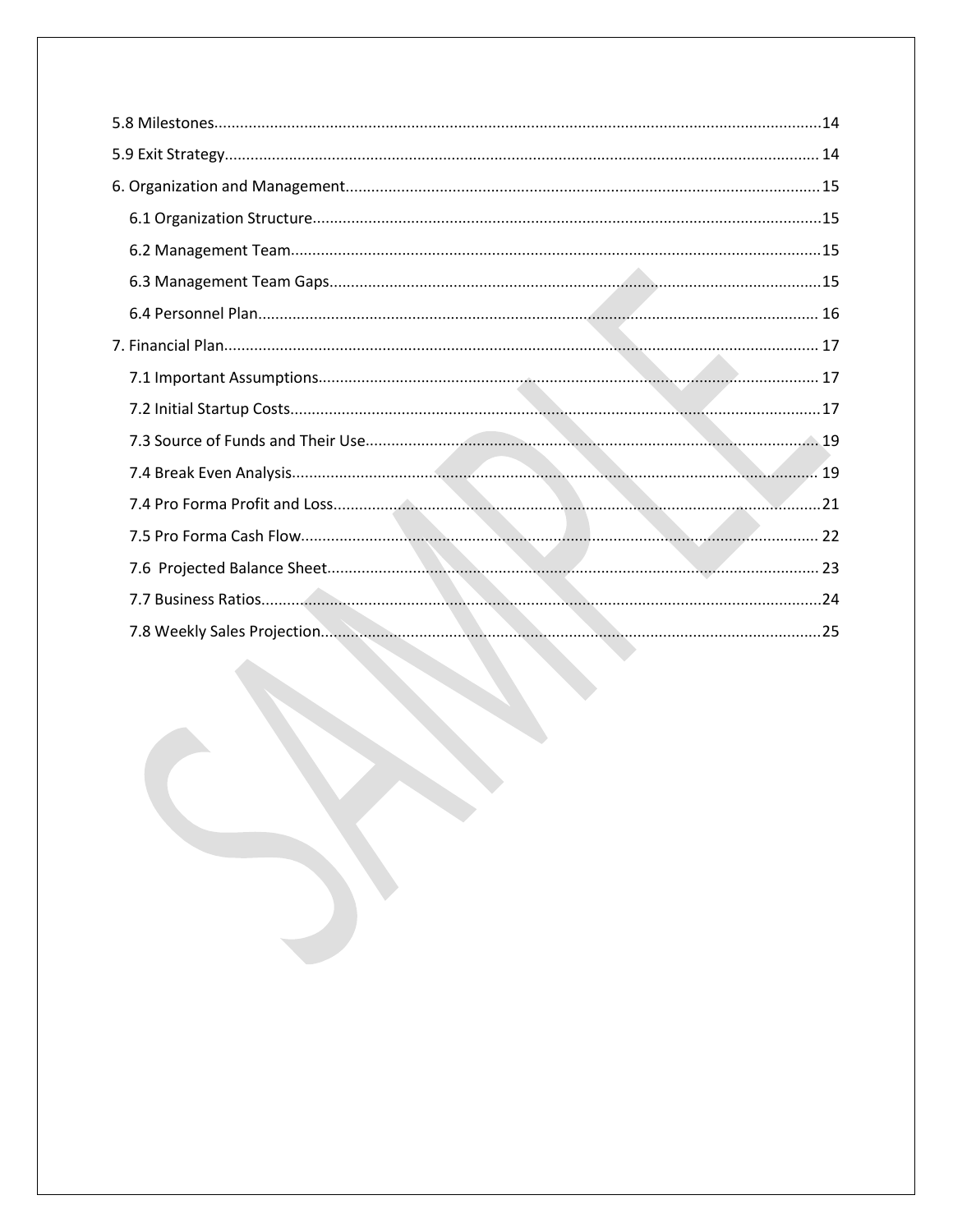# <span id="page-3-0"></span>**Executive Summary**

<span id="page-3-1"></span>Entre Restaurant Services will be a suitably priced 100 seatrestaurant that will offer corporate style food and service to individuals. The menu will include continental breakfast, pot roast, steaks, burgers, pizza and different types of salads. On certain days of the week there will be an 'all you can eat' buffet which will increase the likelihood of participation from all strata of society

The restaurant is jointly owned by cofounders Marcus and James, who together have over 50 years of

experience in the restaurant and hospitality industry.<br>The Thompsons will be leasing a land of over 3500 square feet in Hi-Trade center, a prominent retail center located in the suburbs of Chappaqua, in New York City. The site is well known for its close proximity to various food supply lines, a fact which can be further reinforced by the knowledge that it was previously leased by another restaurant. While the land was previously leased as a restaurant, the tenants evacuated all the furniture, fixtures and relevant equipment needed to keep the restaurant running. They will need to be replaced and will require additional renovation facilities to reflect the growing change in restaurant trends.

We believe the décor needs a color palette which appeals to the creativity and ingenuity of foodies who enter our establishment. For example, classical and sturdy chairs which offer comfortable cushions for seating.

While the sales projection assumes that people will be interested in the first week of operation, there is justification for this analysis. The former tenants had up to 1800 customers turn up during the first week of sales, which means that we can expect a similar attendance of around 1600 customers per week, the resulting sales of which will be around \$20,000 weekly, or close to a million annually. This figure equates to around \$400 per square foot in sales, annually, which will position Entre Restaurant Services as a highly desirable restaurant for ownership and investment. This is in view of the current state of the market that puts moderately successful businesses at \$200 to \$300 per square foot.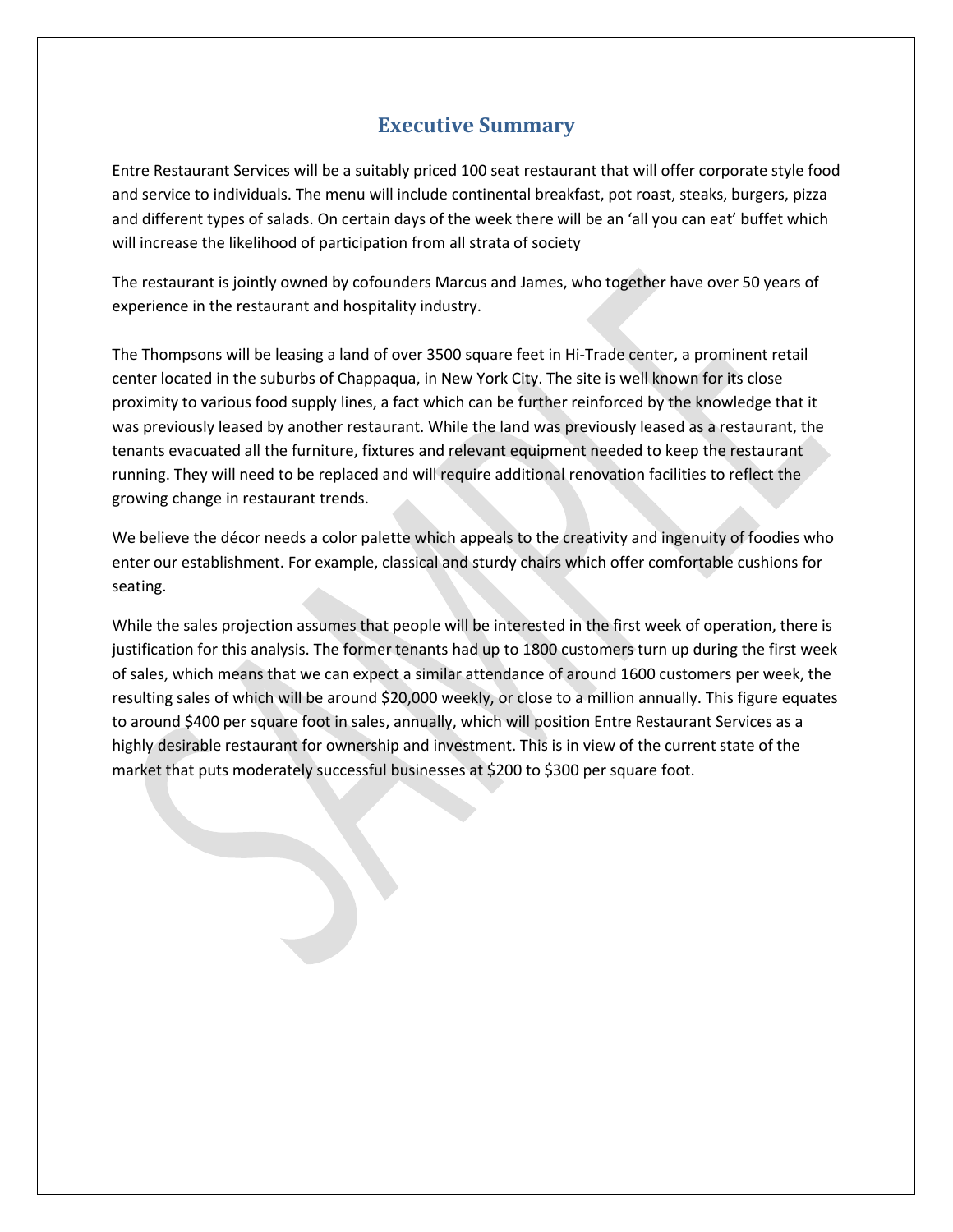# <span id="page-4-0"></span>**Business Objectives**

<span id="page-4-1"></span>The main objectives of business plan for the restaurant are as follows:

- Becoming the premier home style restaurant in New York City
- Providing high quality, hygienic meals at economical prices and exemplary services
- Achieving a quick cover ratio of at least 1.75 x after each serving
- Controlling our restaurant's prime cost ratios to around 65% to 55%

# **Mission Statement**

Entre Restaurant Services' mission is to provide the best service in the hospitality industry, the likes of which should serve as a word-of-mouth advertisement for our clientele. We will achieve this by providing a concise yet attractive menu, which will use the best ingredients and serve them at reasonable prices. We will train our staff to appear humble and serve all our customers with dignity and respect.

# **Guiding Principles**

#### *1. Caring about our customers and the staff*

We select our staff by properly screening them through ethical and moral values, we go to at great lengths to perform proper background checks on them to ensure that our customers get the best service possible.

#### *2. High quality of service*

Our motto is plain and simple: to deliver a high quality of service. This can only happen if the menu, ingredients and service are all on the same page with each other. The only way to retain clients is through good quality of service.

#### *3. Attitude matters*

In the hospitality industry, every little smirk, facial contortion and gesture matters significantly. They have the ability to change a person's demeanor in an instant, which either provoke feelings of happiness or hostility. That is why our staff will be trained to adoptan attitude which gives off positive vibes.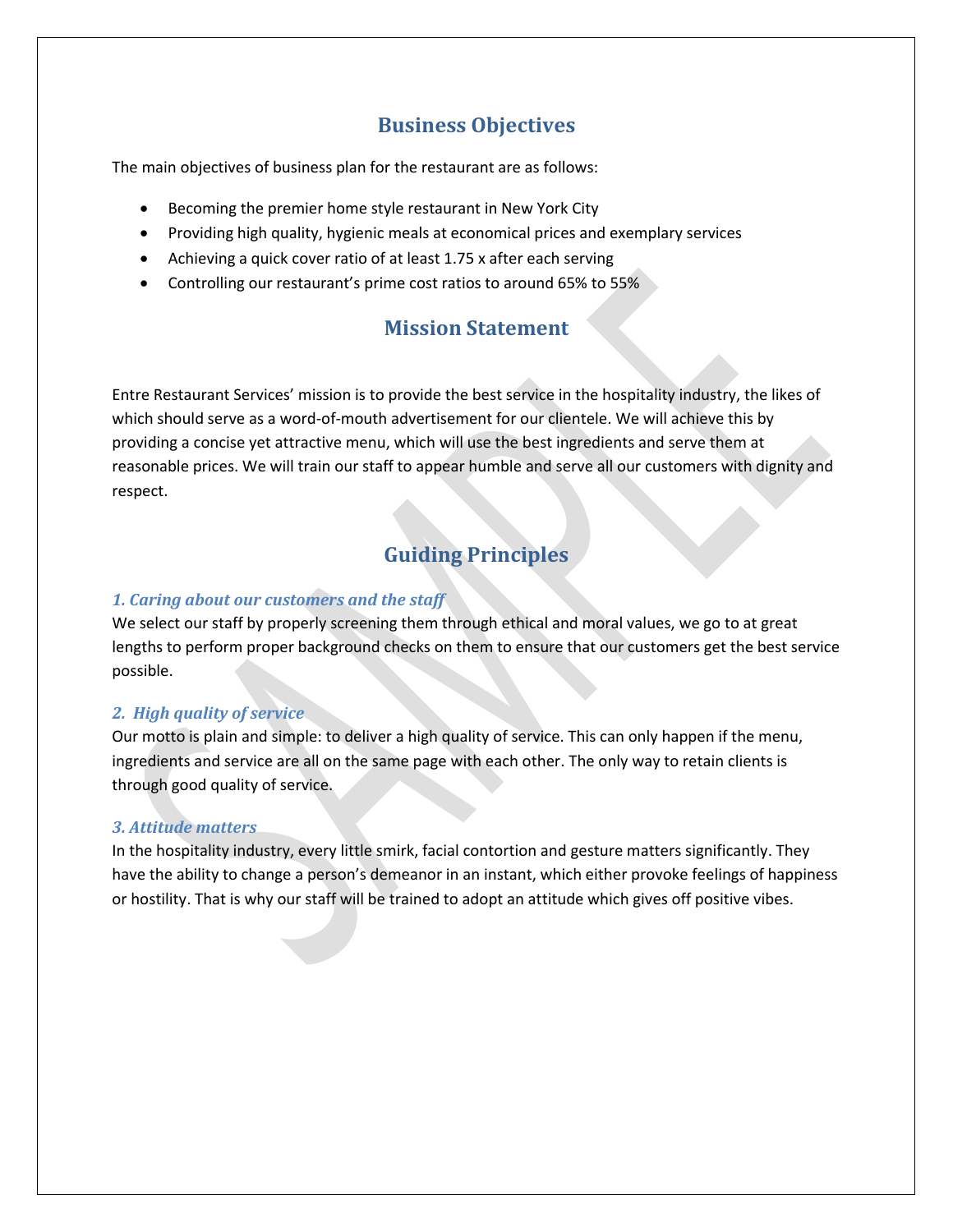# **The Keys to Success**

#### <span id="page-5-0"></span>*Repeat customers*

The most important part of any business is their long list of customers who return to them every now and then. These clients provide us with word of mouth marketing, which is a powerful advertisement tool that cannot be bought by money.

### *Hiring the best chefs*

The restaurant will hire the best chefs in town and will offer them any training necessary to fill in any gaps of knowledge, they might have.

#### *Location*

As we said before, this restaurant is built on prime location and is close to the market, which means that supply chains won't take up the majority of our capital.

#### *Attractive Menu*

The restaurant will have a concise but attractive menu which will attract clientele. The food will be reasonably priced and will be made of the highest quality of ingredients.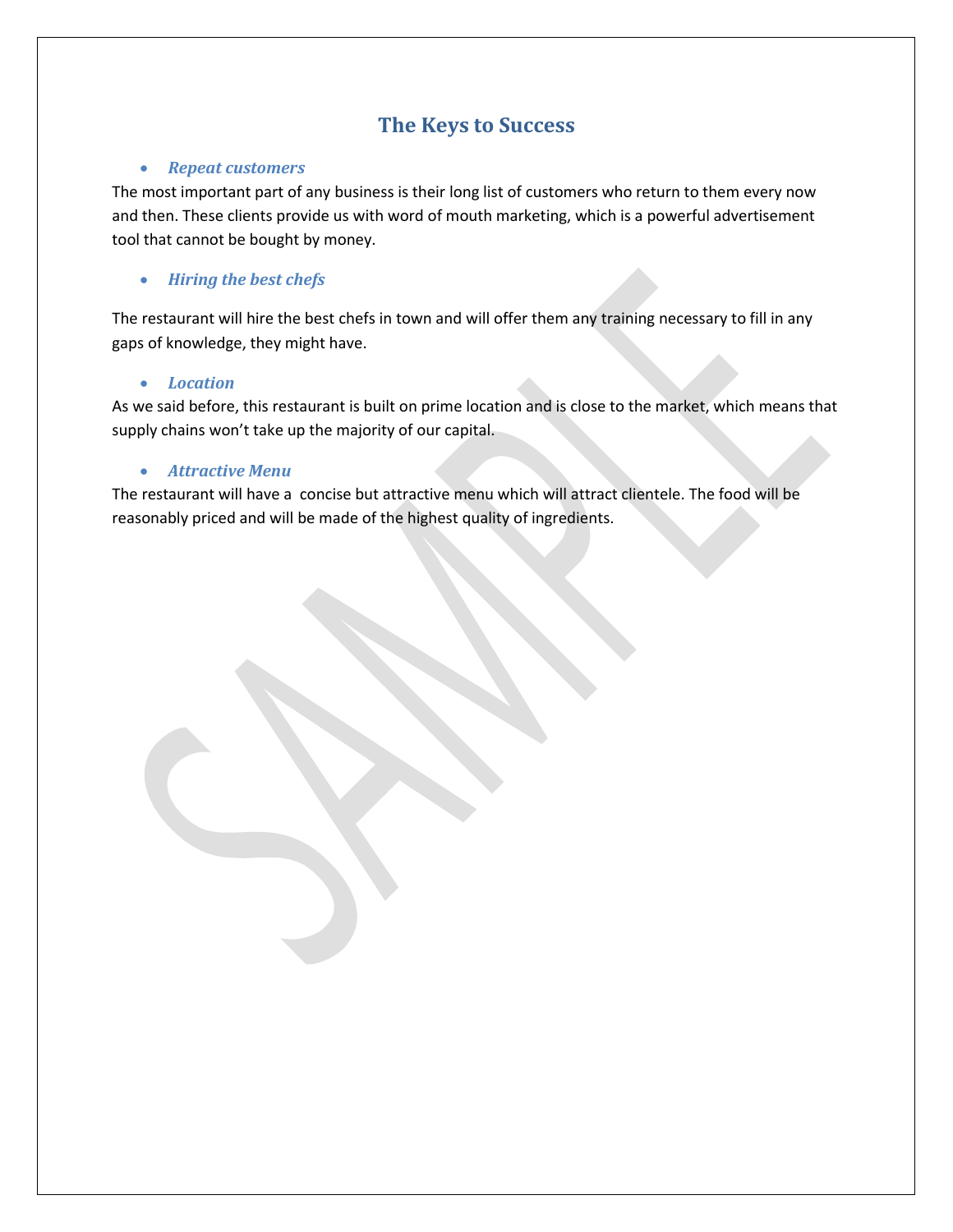# **Business Description**

<span id="page-6-0"></span>Entre Restaurant Services is owned by Marcus and James in New York City. The restaurant will serve a large variety of foods and will shake up its menu every now and then to keep customers coming back for new surprises. From classic home style favorites such as mashed potatoes to mouthwatering chocolate ice cream, the eatery will have it all.

The restaurant will be open seven days a week.

## **Ownership**

The restaurant is owned by Marcus. Marcus's restaurant career spans a time of over 25 years where he enrolled as a server to put himself through college. He found that customers felt really at home in his presence, it took him a few months to realize that the hospitality industry is his true calling. He earned his degree and then worked for a restaurant chain where he held the title of General Manager, working closely with chefs, severs, waiters and other staff.

James has received formal training in the culinary arts, having attained a culinary degree from Generic College in Fort Worth. He was employed as chef at a five star hotel immediately after graduating, his depth of knowledge allowed him to get the title of kitchen manager.

## **Legal Form**

Entre Restaurant Services is a partnership jointly owned by Marcus and James. It is registered in the state of Texas and has acquired requisite licenses to operate as a business.

## **Start up Summary**

The cost to open the restaurant is placed at around \$400,000. The majority of these expenses are furniture, fixture and other equipment which are placed at around \$200,000. The restaurant will also need some renovation which will cost an additional \$100,000 to complete.

\$200,000 of the costs will be initially funded by the owners themselves, the rest will be acquired through investment.

## **Location and Facilities**

The 3,500 square foot restaurant is located in a New York City, Hi-trade Center, a renowned retailer outlet which is characterized by high customer traffic because it is located at the urban center of the city.

The suburb has a population of over 100,000 people according to the Census Report 2015. The median household income is stated at around \$50,000 and major employers include Hewlett Packard and Western Union.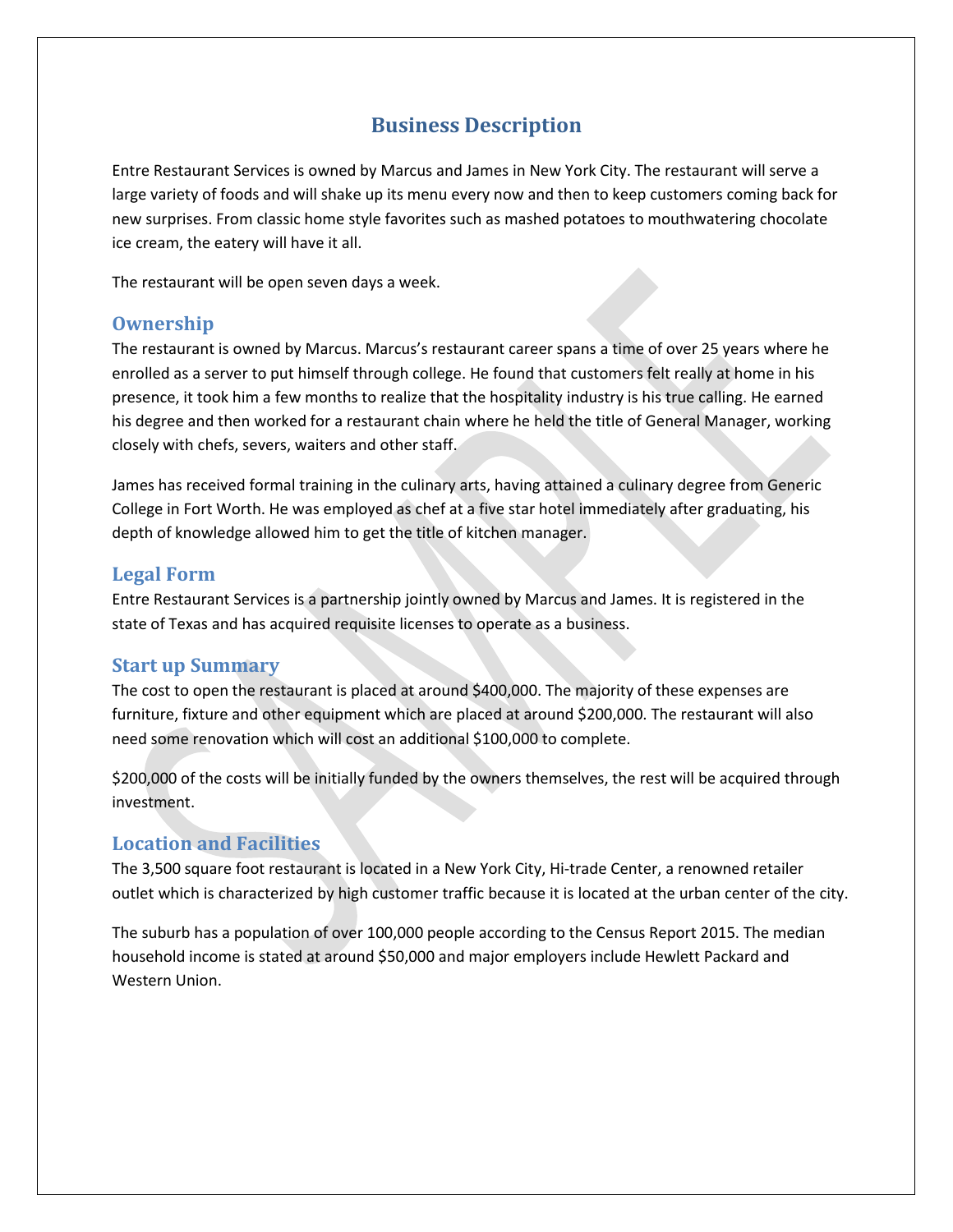# <span id="page-7-0"></span>**Services**

# <span id="page-7-1"></span>**Daily Operation and Production**

Entre Restaurant Services will be opened for 7 days a week for breakfast, lunch, and dinner, which means there will be a requirement of multiple shifts. This would require a thoroughly planned out schedule to account for the increase or decrease of hourly labor according to the volume of sales to maintain a consistent cash inflow-outflow ratio.

The strategic use of rotation techniques and storage facilities will allow the restaurant to meet increased demands during peak business hours. Replenishment of depleted resources will continue when less strain is placed on our staff.<br>Marcus will be given the responsibility of ordering and maintaining minimum levels of inventory to meet

the production demands. Perishable goods which are consumed soon after purchase will be ordered multiple times a week to preserve their freshness while food items which are ordered less often will be done so using a schedule.

Marcus will rely on useful checklists to verify that the food is prepared according to demand and that regular operational standards are followed during and after staff's shift timings.

The restaurant's layout, which will include the kitchen, dining room and serving line, is going to be designed to maximize efficiency and meet customer demands during peak business hours.

When guests arrive they will be immediately greeted by an assistant manager and guided to a seat of their choice. Guests will be given their choice of drink (on the house) followed by complimentary chocolate smoothies.This will allow customers to get appropriate time to prepare for an order. Once the order has been placed it will be printed out and taken to the kitchen. The head cook will use the printed ticket to keep track of their ordered items and guide the rest of their staff appropriately. The kitchen will have a minimum of 2 line cooks and a maximum of 3 additional cooks, this number will fluctuate depending on the amount of business volume. During shift hours, the support staff will be responsible for cleanup, restocking and preparation for the employees. All checks and balances regarding the finances will be taken care of during the closing shift, which will leave the restaurant clean and prepared for the next day of business.

## **Competition Analysis**

The restaurant industry generated annual revenue of around \$350 billion, and it has about 460,000 restaurants. We have identified only three local competitors in our immediate vicinity, and they are as follows:

*Generic Restaurant 1:* Their food quality is average and has lukewarm reception.

*Generic Restaurant 2:* This is a chain restaurant and offers a price range of \$6 to \$20, they are a crowd favorite.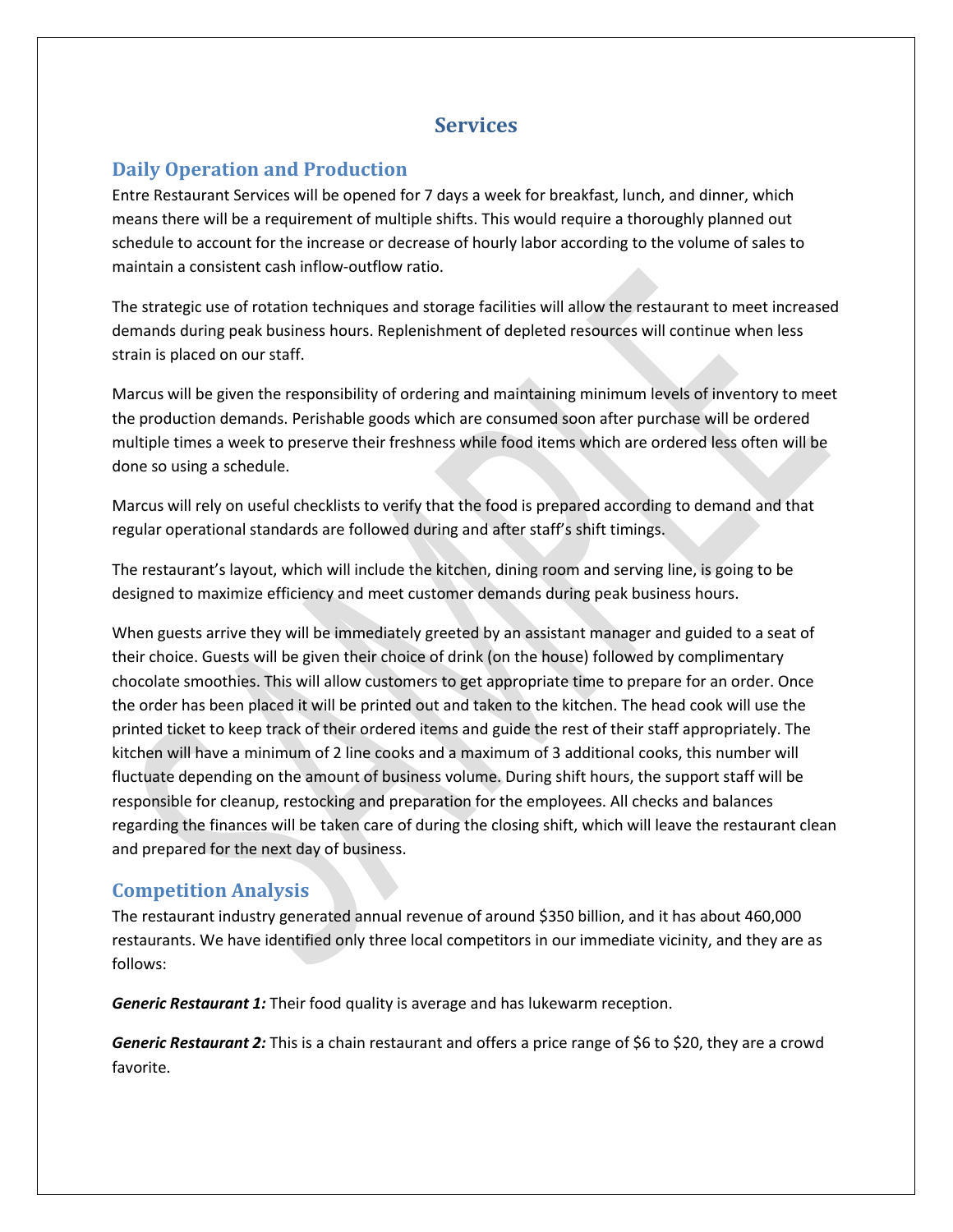<span id="page-8-1"></span><span id="page-8-0"></span>*Generic Restaurant 3:* They are a sole proprietorship and specialize in steaks. They do not compete directly with our restaurant but target the same demographic and have been operating since 1960. They are generally looked favorably by foodies.

## **Suppliers**

Over the years, The Thompson brothers have established friendly relationships with several qualified, high quality suppliers who provide products at a reasonable price and deliver them strictly according to schedule.

# **Management Controls**

The Thompson brothers specialize in best management practices to control costs, regulate the quality of product and ensure the highest quality of customer service. They will prepare an order guide to track order history, weekly inventory to decide weekly profit and loss reports and daily inventory tracking to ensure that designated products are properly accounted for.

# **Administrative Systems**

During the first few months of operation, the Thompson brothers will have to make do with a limited staff. For this reason they will have to rely on a POS system to relieve them of daily administrative reports.

*Cash control*

The sales and receipts generated by the POS system will be compared to real time exchange of cash and credit card deposits. Discrepancies of over \$4 will not be tolerated and will prompt the Thompson brothers for an immediate audit of their finances to search for reasons behind account deficit. Cash, credit and debit card receipts will be stored in a deposit.

## *Weekly Prime Cost Report*

Marcus will design a weekly report that will accurately show gross profit margins once the cost of goods labor costs have been accounted for by removing the sales revenue.

*Purchasing Records*

The staff will also include a part tie book keeper to process and record invoices on a daily basis. Reports detailing accounts payable transactions, cash expenditures and payments by check will be readily available. These checks will be prepared by the bookkeeper, and the signing authority will be given to James.

## *Payroll Processing*

Entre Restaurant Services will consult human resources groups to design an appropriate payroll system which will take into account the time and attendance system to automate payrolls at the end of the week and month.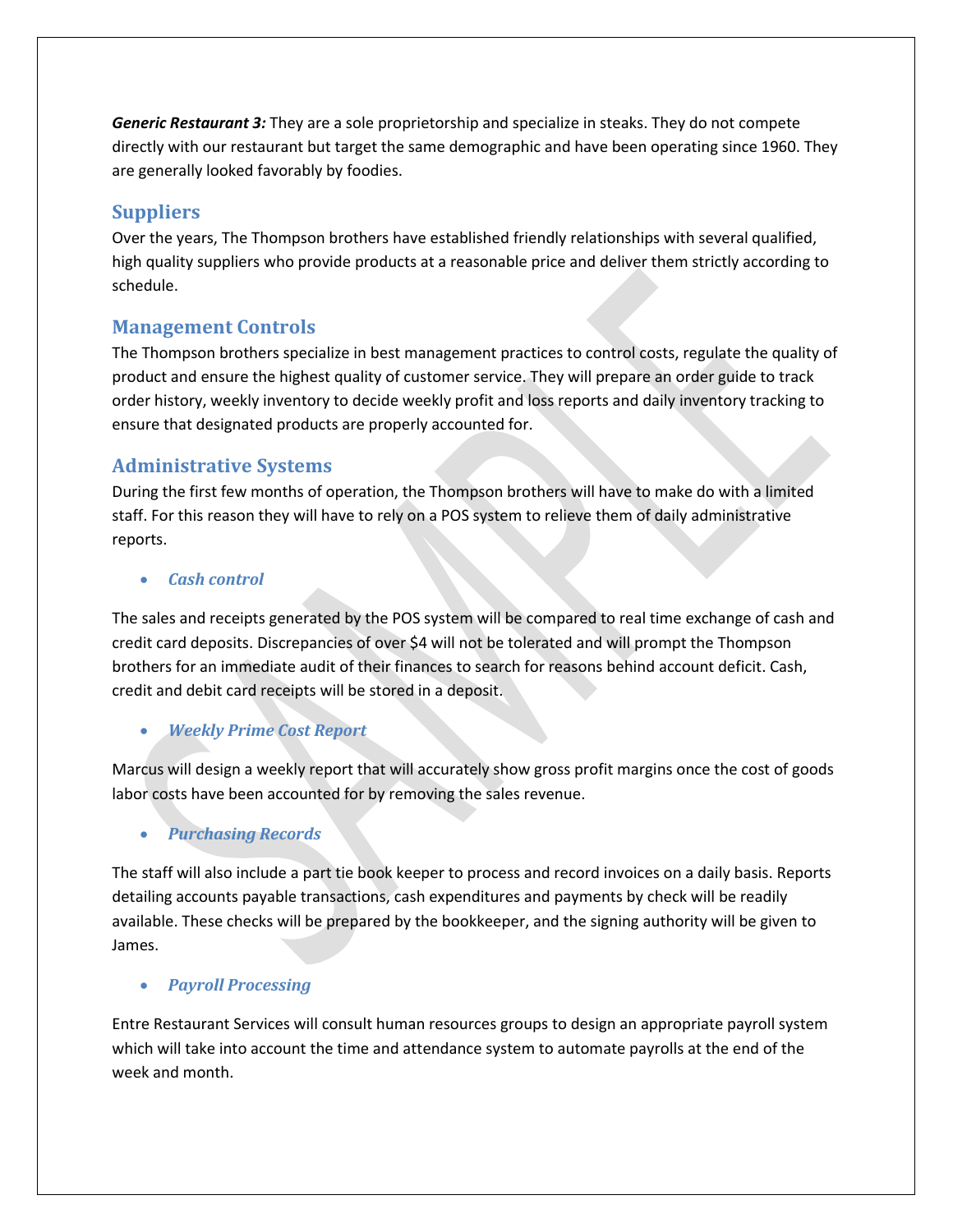# <span id="page-9-0"></span>**Market Analysis**

<span id="page-9-1"></span>The hospitality industry is a large and diverse business, the sales forecast for the year 2011 were placed at around \$XX billion which was a 10% increase from the past year. The restaurant industry will experience an increase of 4 percent annually. Given the high quality of service and prime location of Entre Restaurant Services, the sales volume will generate at least \$X million during the first few years of operation.

## **Market Segments**

Entre Restaurant Services will target a large base of consumers in both residential and commercial centers of New York City. The location for Entre Restaurant Services was elected to attract as many customers and clients as possible in the area. Given that there are more than 100,000 people in the immediate vicinity with a median household income of \$50,000, business is ripe for the taking.



## **Market Tests**

Marcus and James have been catering at various restaurants for the past 25 years and have a cumulative experience of 50 years. They have found out that the home style money is immensely popular with family reunions, particularly when it comes to long distance relatives returning after a long duration away from home. These clients, after being immensely impressed by the work output of Marcus brothers would always suggest them to open up their own family business.

Over the years the Thompson brothers have gathered a substantial customer base and have setup a website which has been hugely popular with foodies. It has around 1000 visitors on a daily basis, all of whom want to be the first visitors to their restaurant once it is established.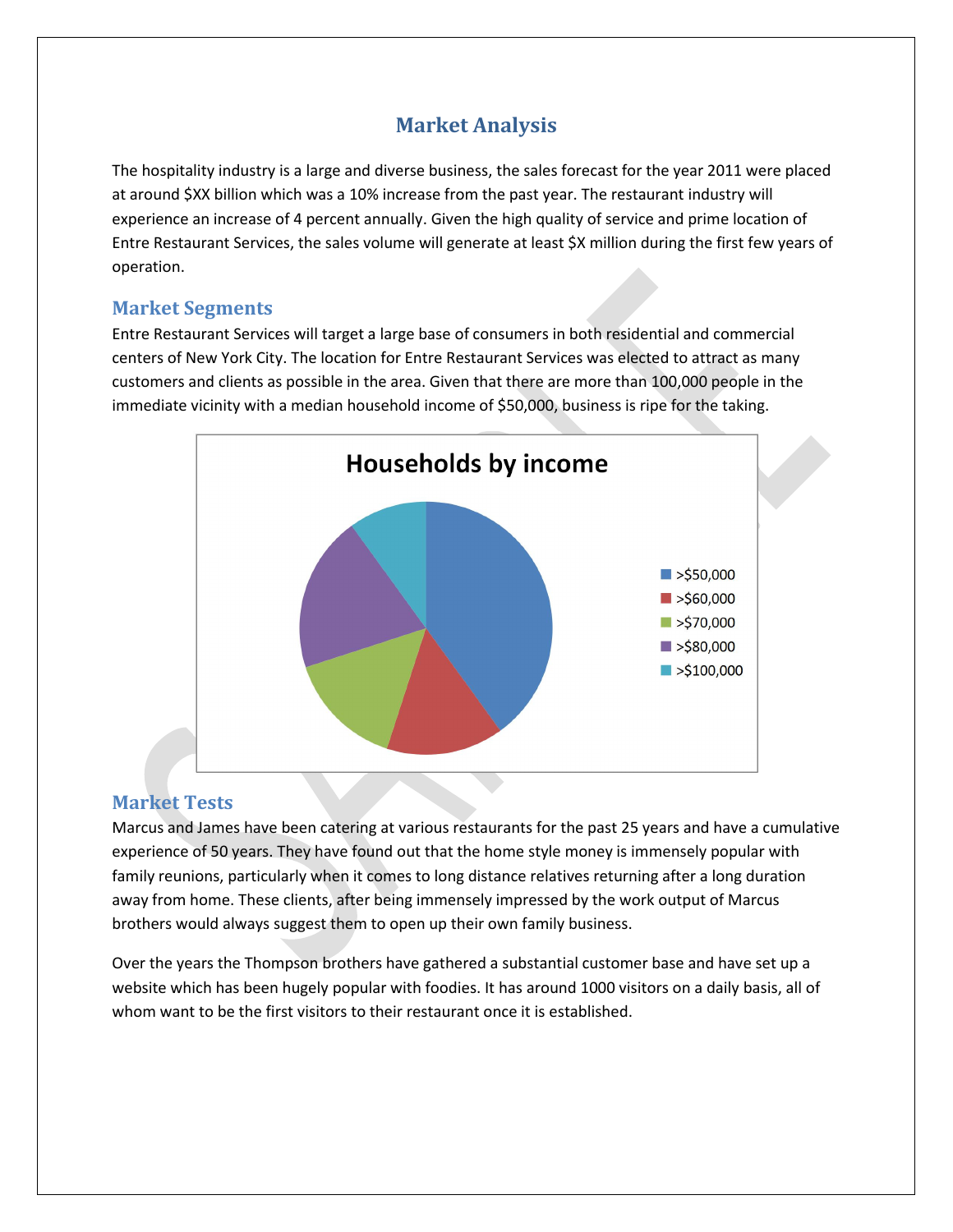# <span id="page-10-0"></span>**Target Market Segment Strategy**

The Thompson brothers plan on utilizing all the traditional modes of advertisement along with the latest means of advertisement such as social media, the internet, websites and various online publications such as Google Adwords and Facebook ads.

Advertisements will also be placed in food magazines for local critiques to become aware about our presence, booths will be set up at trade shows and participating in local conferences to get word out. This coupled with word of mouth from loyal customers will increase our sales volume within the first few weeks of opening the restaurant.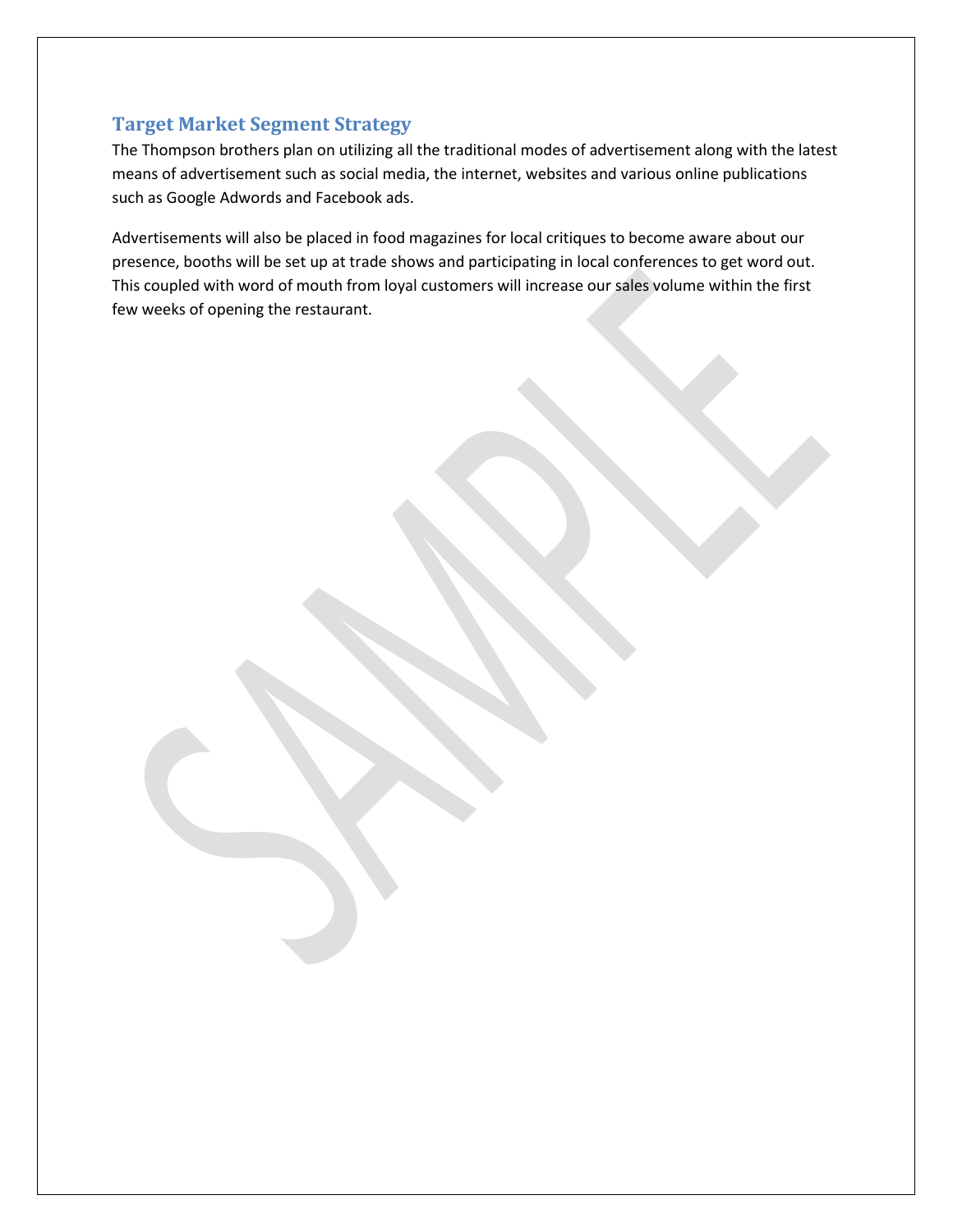# **Marketing Strategy and Implementation**

<span id="page-11-0"></span>Entre Restaurant Services will position itself as the premier restaurant in New York City, Hi Trade Center, we will do this by providing high quality home meals, prepared with the best ingredients at reasonable prices. Customers will also enjoy the surroundings both inside and outside the restaurants because of the relaxed ambience, good quality servers and warm smiles, the customers will be welcomed as if the restaurant was their own home.

We believe that the most important aspect of a successful restaurant is friendly staff.

## **Strengths**

- We're at prime location which is easy to access
- Our staff our exceptionally trained in the art of serving guests
- The owners have plenty of experience in the market
- Because we're starting early and are small in size, we will provide exceptional quality by hand selecting chefs and servers
- Once we do have a larger staff, we will continue to maintain these levels of quality

#### **Weaknesses**

- Recruitment costs of quality employees
- Tight deadlines and amateur staff
- Weak supply lies

## **Competitive Edge**

Entre Restaurant Services' competitive edge lies with its founders. Both of whom are industry experts with years of experience between them, they are able to pull large number of customers because of their flair alone. Although we have few staff members on board with us, they are highly trained and have plenty of experience in their own right. Our long term goal is to hire celebrity chefs who have a prominent positioning in the restaurant industry, their experience and loyal fan base will serve as free advertisement for our business.

## **Website**

For our website, we will be hiring a full time content writer who specializes in all things related to food. This person will be responsible for converting potential leads into sales by increasing traffic value to the website. The content writer will write blog posts, how-tos, recipes and even shoot cinematic videos to create high quality vlogs – the perfect means of advertisement.

No business today is successful without an online presence, which is why Entre Restaurant Services has a prominent social media marketing campaign that will be used to increase and maximize sales revenue

## **Sales Strategy**

Customer service is of the highest importance to us! Our staff will be friendly enough to get customers to open up about any problems they may have with the restaurant so we could immediately rectify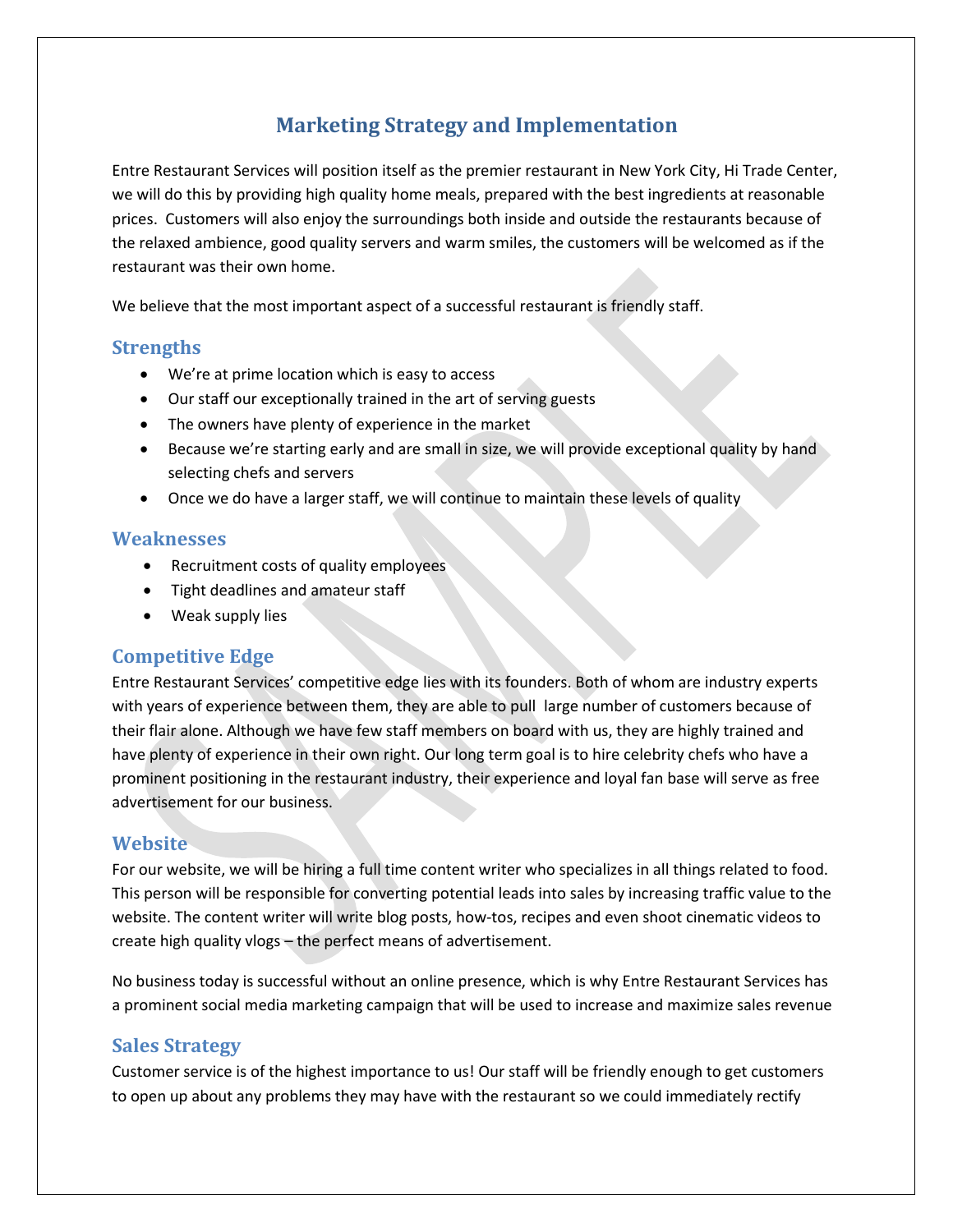<span id="page-12-0"></span>them before they take it up with Google Reviews or Yelp. We will deploy training programs to teach our employees about customer service, customer attitudes and customer perception to help them deal with complaints. All guest complaints will be taken seriously and referred to management. The more serious problems such as harassment and alternations will be documented.

## **Sales Forecast**

The company expects to grow increase by a moderate 5% in sales annually over the next 3 years. By adding catering revenues the sales will increase by a further 13% in Year 2 and 7% in year 3.

| <b>Sales</b>                      |             |             |             |  |  |
|-----------------------------------|-------------|-------------|-------------|--|--|
|                                   |             |             |             |  |  |
| <b>Food and Beverage Revenues</b> | \$1,000,000 | \$1,100,000 | \$1,200,000 |  |  |
| <b>Additional Revenues</b>        | \$0         | \$70,000    | \$100,000   |  |  |
| <b>Total Sales</b>                | \$1,000,000 | \$1,170,000 | \$1,300,000 |  |  |
| <b>Controllable Costs</b>         |             |             |             |  |  |
| <b>COGS</b>                       | \$400,000   | \$400,000   | \$460,000   |  |  |
| Payroll                           | \$270,000   | \$300,000   | \$340,000   |  |  |
| <b>Total Prime Cost</b>           | \$670,000   | \$700,000   | \$800,000   |  |  |
| <b>Controllable Profits</b>       | \$453,123   | \$516,848   | \$562,343   |  |  |

## **Sales Programs**

Our employees will be encouraged to grow their customer base because they will be given incentives, bonuses and appraisals in case of referrals and repeat clientele. These incentives are going to be planned in stages as we begin the hiring process. These plans will play an active role in defining the overall work ethic.

After the launch of our catering business, which will launch once the restaurant starts to grow in terms of sales volume, we will hire a sales director to streamline this portion of the business. The sales director will be compensated appropriately to lead our teams to success.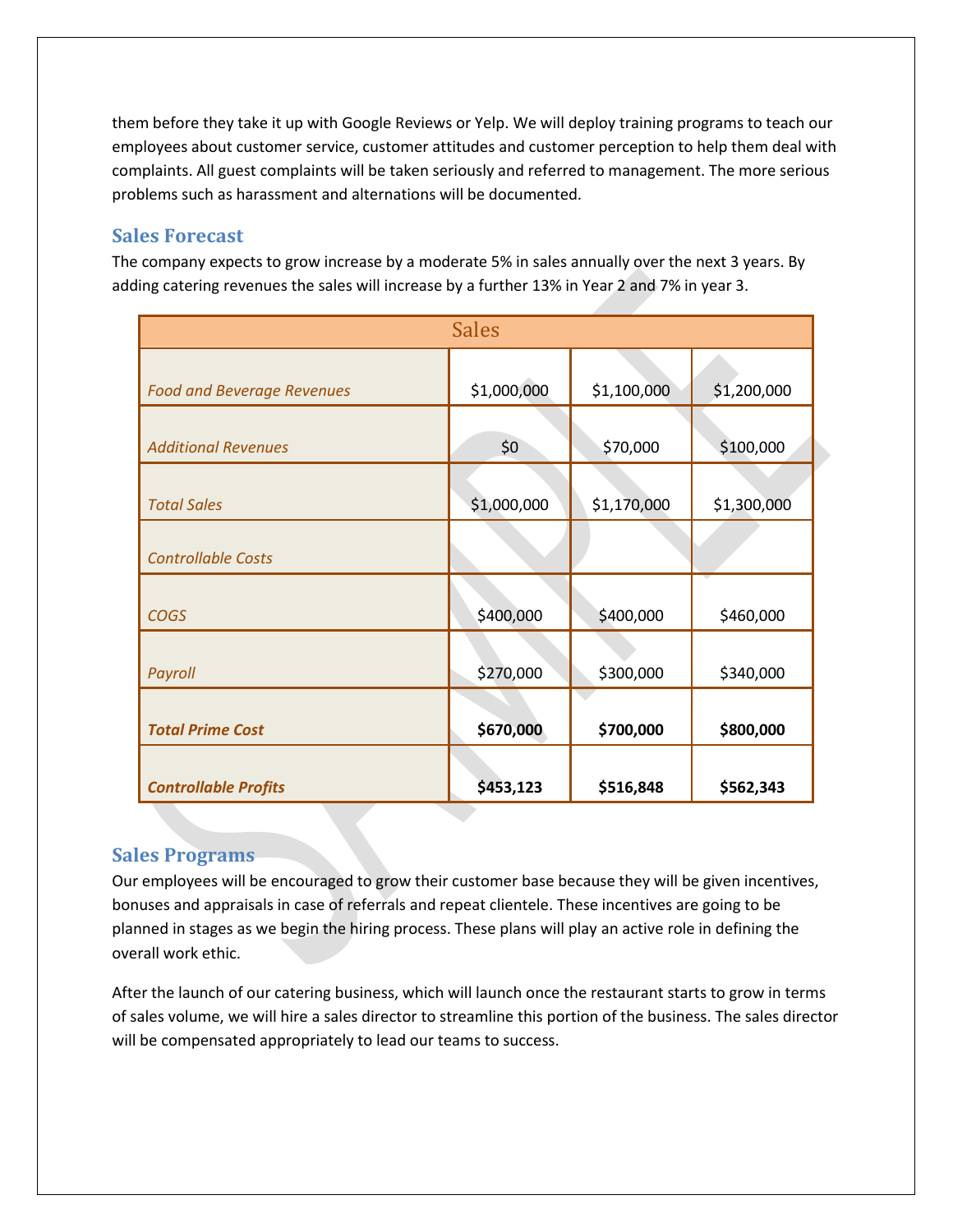## <span id="page-13-0"></span>**Legal**

The initial business structure of the restaurant will be that of a partnership. Overtime the company plans to form into a limited liability company.

## *Milestones*

To properly guide the business to the path of success, the company has set up milestones which they plan to follow.

| <b>Milestones</b>                                     | <b>Date</b> |  |
|-------------------------------------------------------|-------------|--|
| Sign lease with XYZ shopping center                   | 2/1/2016    |  |
| Compete the kitchen                                   | 4/1/2016    |  |
| Redesign the interior décor                           | 4/1/2016    |  |
| Repair the kitchen                                    | 4/1/2016    |  |
| Completing the wait station needs                     | 4/1/2016    |  |
| Hiring back staff                                     | 4/1/2016    |  |
| Hiring front staff                                    | 4/1/2016    |  |
| Install a point of sale system                        | 4/1/2016    |  |
| Secure investment for the startup and working capital | 4/1/2016    |  |

# **Exit Strategy**

Disposal of damaged and useless properly such as kitchen equipment, restaurant furniture, lighting fixtures and curtains would occur regularly. Discarded staff uniforms will be sold at auction on e-bay. Leftover food inventory and menu would be written off because they are perishable items.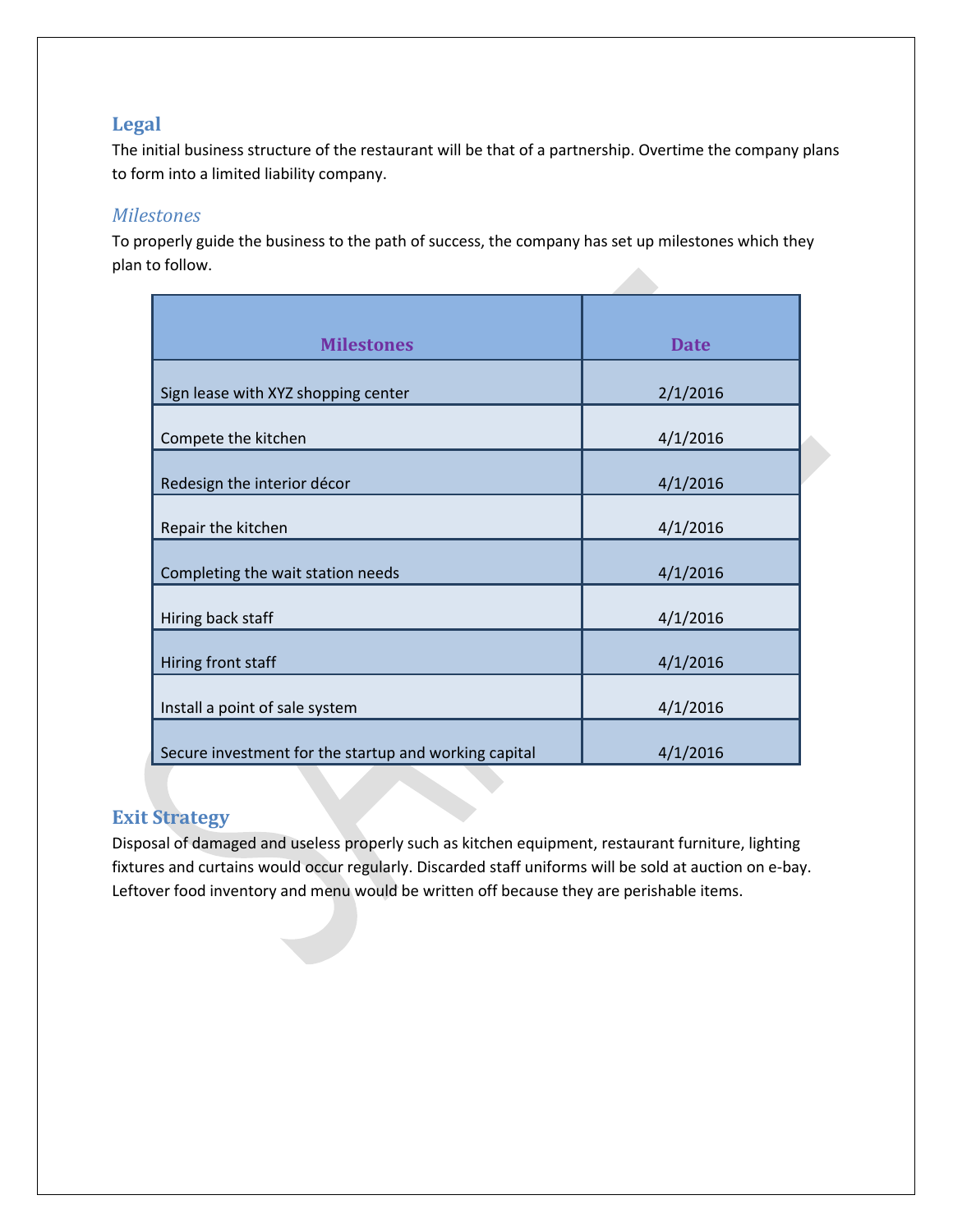# **Organization and Management**

## <span id="page-14-0"></span>**Organizational Structure**

Entre Restaurant Services plans to recruit 20 employees.The founders Marcus and James will personally hire each candidate. They've designed an elaborate interview process designed to sift the highly qualified candidates from the less qualified ones. Each applicant will be judged based on merit, the criteria for which will be predefined by a set of standards specifically designed for each position. Investigative agencies would be hired to handle the background checks for all designated positions. It will be preferable to base most recruitment efforts on referrals.

#### **Management Team**

The restaurant is owned by Marcus. Marcus is considered as a luminary in the hospitality industry.<br>Having served across dozens of restaurants, chains and hotels, in leadership positions, he has been thoroughly trained in the art of serving delicious foods to consumers while giving them the best customer service known.

## **Management Team Gaps**

Because the restaurant will not have fully equipped staff during the initial phases of operation, most management gaps will be filled in by Marcus and James. Over time they plan on hiring a sales director, general manager and a head chef.<br>To help them facilitate a timely payroll, efficient inventory management system and accurate cost

accounting, the Thompsons will purchase a POS (point of sale system) to relieve most of the burden. They will also enlist the consulting services of human resources groups to help in design a Time In/Time Out mechanism. Communication software such as GSuite will help meet communication gaps between the kitchen staff, waiting staff and managerial positions.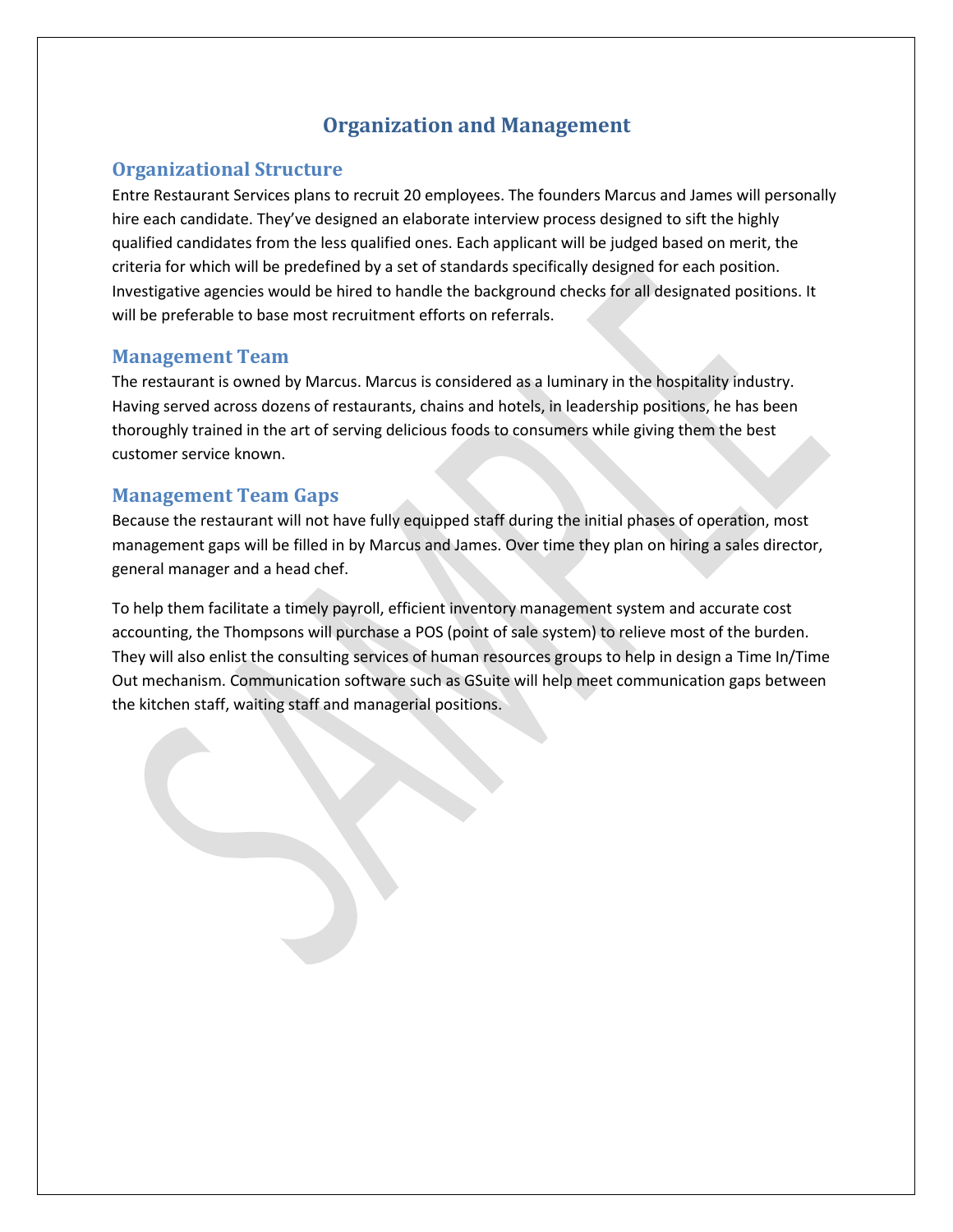# <span id="page-15-0"></span>**Personnel Plan**

| <b>Personnel</b>         | Year 1    | Year 2    |  |
|--------------------------|-----------|-----------|--|
| Owner                    | \$0       | \$0       |  |
| <b>Assistant Manager</b> | \$25,000  | \$30,000  |  |
| Cashier                  | \$30,000  | \$40,000  |  |
| Line Cooks               | \$60,000  | \$70,000  |  |
| <b>Prep Cooks</b>        | \$80,000  | \$90,000  |  |
| Servers                  | \$20,000  | \$30,000  |  |
| <b>Dishwashers</b>       | \$20,000  | \$30,000  |  |
| <b>Sales Agents</b>      | \$0       | \$30,000  |  |
| <b>Bookkeepers</b>       | \$10,000  | \$11,000  |  |
| <b>Total</b>             | \$245,000 | \$331,000 |  |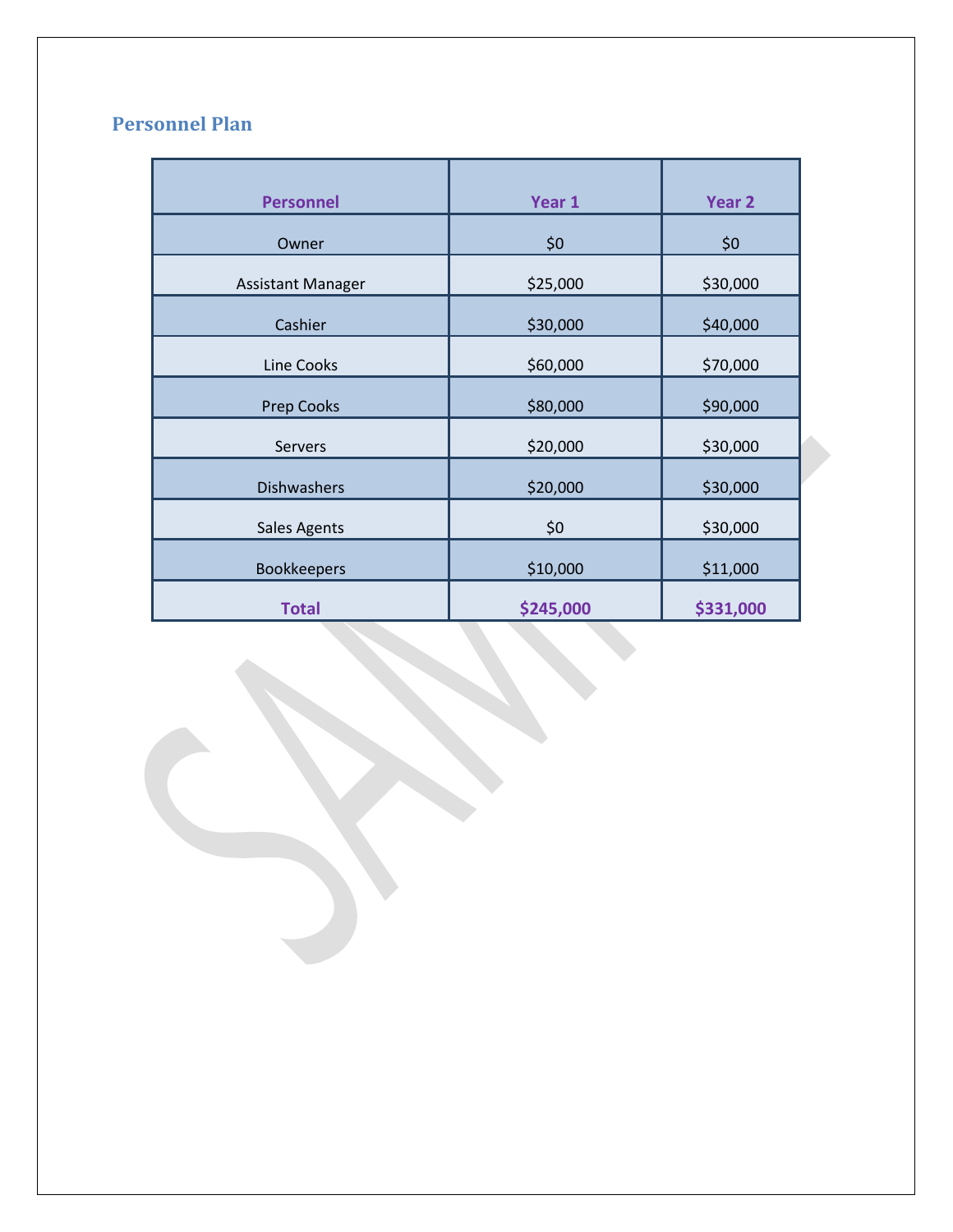# <span id="page-16-1"></span>**Financial Plan**

<span id="page-16-0"></span>This section contains the financial outline for the first two years of operation

- Cost of startup
- Profit and loss
- Balance Sheet
- **•** Financial Ratios

## **Important Assumptions**

- Price range of meal \$9-\$16
- Average lunch price \$9
- Average dinner price  $$14$
- The restaurant is located in New York City, Hi Trade Center and spans across an area of 3500 square feet.
- The dining room is comprised of 15 tables with a sitting capacity of 90 seats and 45 available parking spaces to meet the needs of clients.

# **Initial Startup Costs**

The total startup costs will range from \$400,000 to \$450,000, most of which will be contributed by the owners and the rest of it will be loaned from a banks.

| <b>Start Up Expenses</b>    | <b>Amount</b> |
|-----------------------------|---------------|
| <b>Graphic designing</b>    | \$1,500       |
| Permits                     | \$2,000       |
| Lease deposits              | \$15,000      |
| Contingency                 | \$15,000      |
| Interior décor improvements | \$100,000     |
| Working capital             | \$120,000     |
| <b>Total</b>                | \$253,500     |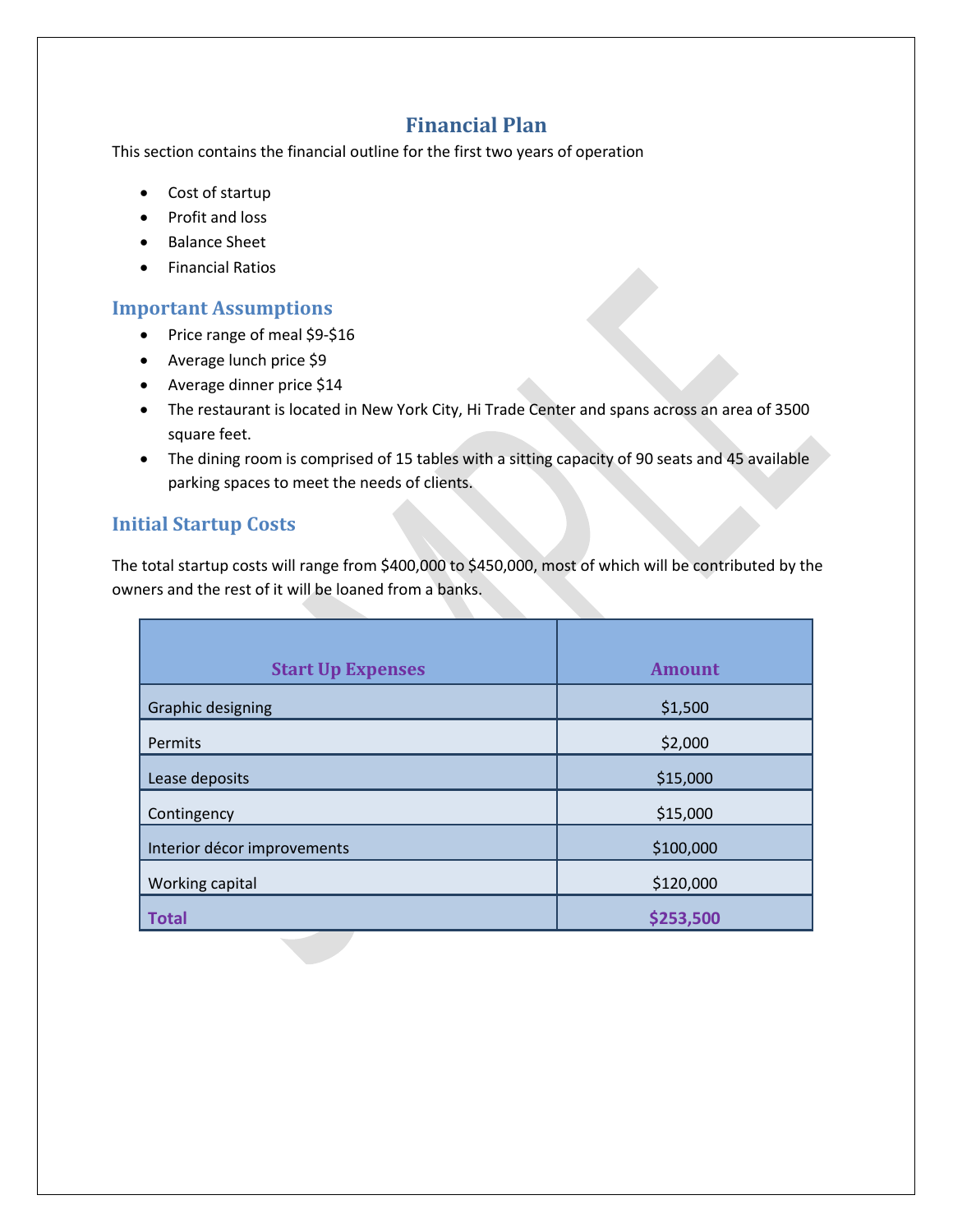<span id="page-17-0"></span>

| <b>Cost</b><br><b>Start up Assets</b><br>\$900<br>\$9,000<br>Commercial dishwasher<br>\$8,000<br>\$5,000<br>30 quart food processor<br>\$1,000<br>\$4,000<br>Beverage coolers<br>\$6,000<br>Other kitchen wares<br>\$2,000<br>\$3,000<br>\$300<br>\$6,000<br>Reach in coolers<br>\$2,000<br>\$5,000<br>Fire protection system<br>Lighting fixture<br>\$3,000<br><b>Table clothes</b><br>\$1,000<br>\$2,000<br>\$400<br>Fireplace<br>\$58,600<br>\$312,100 |                               |  |
|-----------------------------------------------------------------------------------------------------------------------------------------------------------------------------------------------------------------------------------------------------------------------------------------------------------------------------------------------------------------------------------------------------------------------------------------------------------|-------------------------------|--|
|                                                                                                                                                                                                                                                                                                                                                                                                                                                           |                               |  |
|                                                                                                                                                                                                                                                                                                                                                                                                                                                           | Artwork                       |  |
|                                                                                                                                                                                                                                                                                                                                                                                                                                                           | Walk in cooler                |  |
|                                                                                                                                                                                                                                                                                                                                                                                                                                                           |                               |  |
|                                                                                                                                                                                                                                                                                                                                                                                                                                                           | Stainless steel cold station  |  |
|                                                                                                                                                                                                                                                                                                                                                                                                                                                           |                               |  |
|                                                                                                                                                                                                                                                                                                                                                                                                                                                           |                               |  |
|                                                                                                                                                                                                                                                                                                                                                                                                                                                           | Sandwich prep reach ins       |  |
|                                                                                                                                                                                                                                                                                                                                                                                                                                                           |                               |  |
|                                                                                                                                                                                                                                                                                                                                                                                                                                                           | <b>Six Burner</b>             |  |
|                                                                                                                                                                                                                                                                                                                                                                                                                                                           | Shelving systems              |  |
|                                                                                                                                                                                                                                                                                                                                                                                                                                                           |                               |  |
|                                                                                                                                                                                                                                                                                                                                                                                                                                                           | Stainless steel work tables   |  |
|                                                                                                                                                                                                                                                                                                                                                                                                                                                           |                               |  |
|                                                                                                                                                                                                                                                                                                                                                                                                                                                           |                               |  |
|                                                                                                                                                                                                                                                                                                                                                                                                                                                           |                               |  |
|                                                                                                                                                                                                                                                                                                                                                                                                                                                           | Art, Décor                    |  |
|                                                                                                                                                                                                                                                                                                                                                                                                                                                           |                               |  |
|                                                                                                                                                                                                                                                                                                                                                                                                                                                           | <b>Total start up assets</b>  |  |
|                                                                                                                                                                                                                                                                                                                                                                                                                                                           | <b>Total Capital Required</b> |  |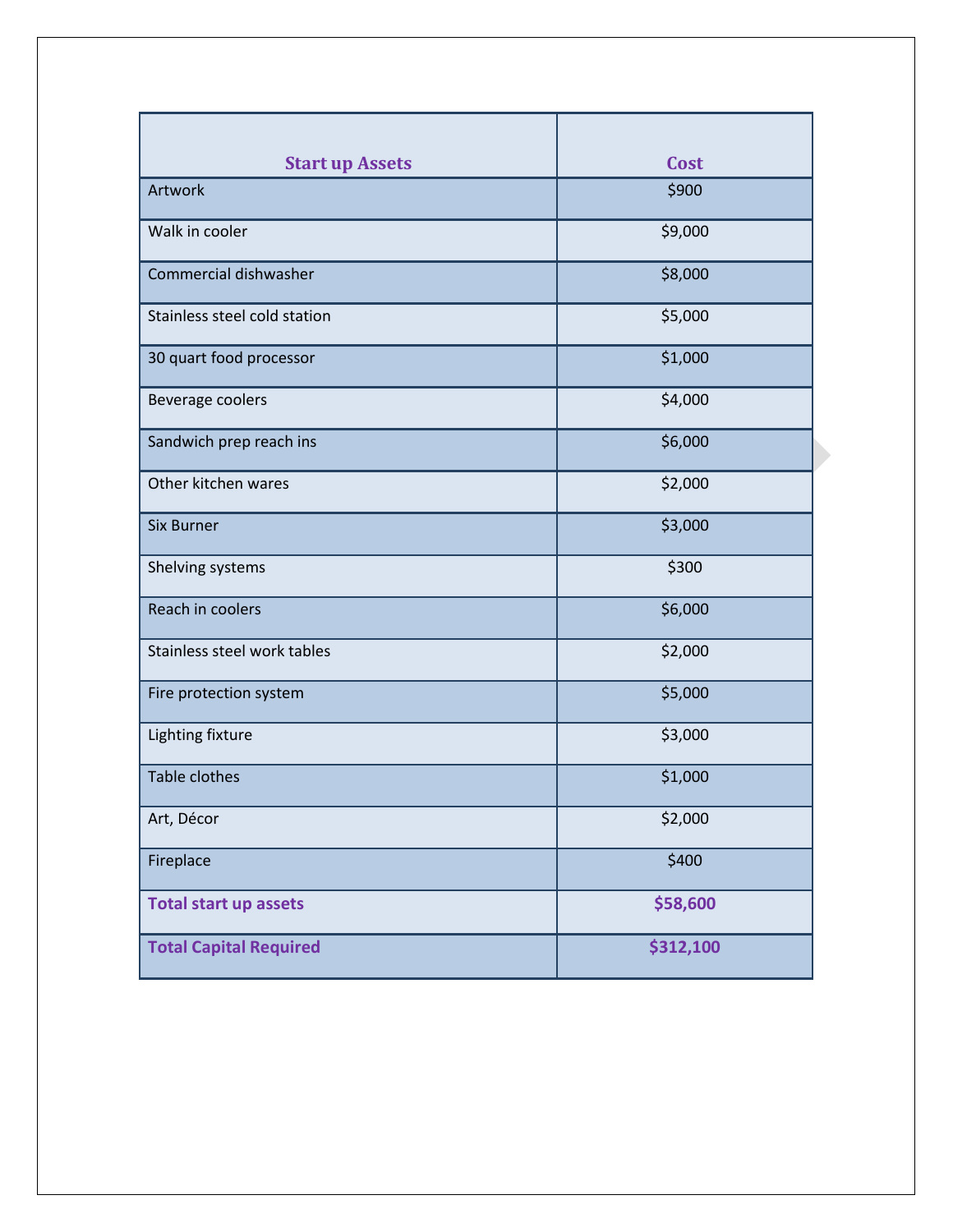## <span id="page-18-0"></span>**Source Of Funds And Their Use**

The total start up costs are estimated at around \$312,000, but a rough ballpark figure can be taken to be \$350,000. The majority of these costs are taken up by restaurant equipment, inventory, furniture and lighting fixtures. These costs are necessary to renovate the restaurant from the ground up, improving plumbing and adding a proper HVAC system. Additional start up expenses can be expected to be around \$190,000.

The Thompsons will contribute half of required operating capital amount and the rest will be requested from a bank in the form of a loan. The loan is expected to be fully repaired in a 5 year time period.

| <b>Source Of Funds</b>           | Amount    |  |
|----------------------------------|-----------|--|
| Owners                           | \$160,000 |  |
| <b>Bank</b>                      | \$160,000 |  |
| Total source of funds            | \$320,000 |  |
| Use of funds                     |           |  |
| <b>Buildings and real estate</b> | \$50,000  |  |
| <b>Building improvements</b>     | \$50,000  |  |
| Equipment                        | \$50,000  |  |
| Inventory                        | \$100,000 |  |
| Advertisement                    | \$30,000  |  |
| Other expenses                   | \$32,000  |  |
| <b>Working capital</b>           | \$312,000 |  |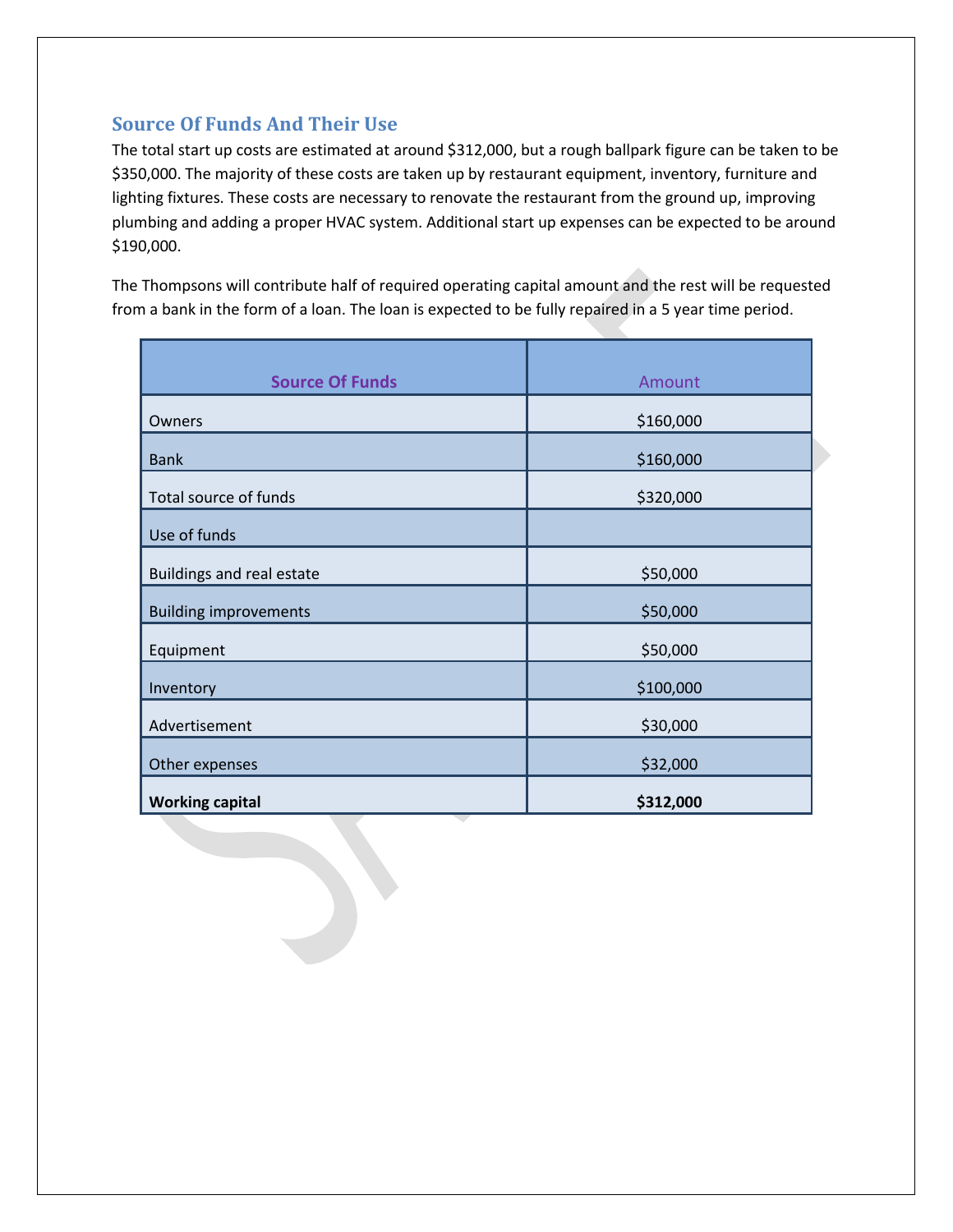# <span id="page-19-0"></span>**Break Even Analysis**

The total fixed costs are estimated at around \$700,000 and will represent the annual expenses. The variable cost is estimated at \$5.5 per meal. Assuming that each meal costs \$12.4, the breakeven revenue comes out at \$1,000,000.

| <b>Net units</b>          | <b>Net Revenue</b> | <b>Fixed</b><br><b>Costs</b> | <b>Variable</b><br><b>Costs</b> | <b>Total Costs</b> | <b>Total Profit</b> |
|---------------------------|--------------------|------------------------------|---------------------------------|--------------------|---------------------|
| Fixed: \$700000           |                    |                              |                                 |                    |                     |
| Number of units<br>14000  |                    |                              |                                 |                    |                     |
| Average price:<br>\$12.50 |                    |                              |                                 |                    |                     |
| Variable price: \$5.50    |                    |                              |                                 |                    |                     |
| $\pmb{0}$                 | \$0                | \$700,000                    | \$0                             | \$700,000          | (5700,000)          |
| 14,000                    | \$175,000          | \$700,000                    | \$77,000                        | \$777,000          | (5602,000)          |
| 20,000                    | \$250,000          | \$700,000                    | \$110,000                       | \$810,000          | ( \$560,000]        |
| 25,000                    | \$312,500          | \$700,000                    | \$137,500                       | \$837,500          | ( \$525,000)        |
| 30,000                    | \$375,000          | \$700,000                    | \$165,000                       | \$865,000          | ( \$490,000]        |
| 40,000                    | \$500,000          | \$700,000                    | \$220,000                       | \$920,000          | (5420,000)          |
| 50,000                    | \$625,000          | \$700,000                    | \$275,000                       | \$975,000          | ( \$350,000)        |
| 55,000                    | \$687,500          | \$700,000                    | \$302,500                       | \$1,002,500        | ( \$315,000)        |
| 200,000                   | \$2,500,000        | \$700,000                    | \$1,100,000                     | \$1,800,000        | \$700,000           |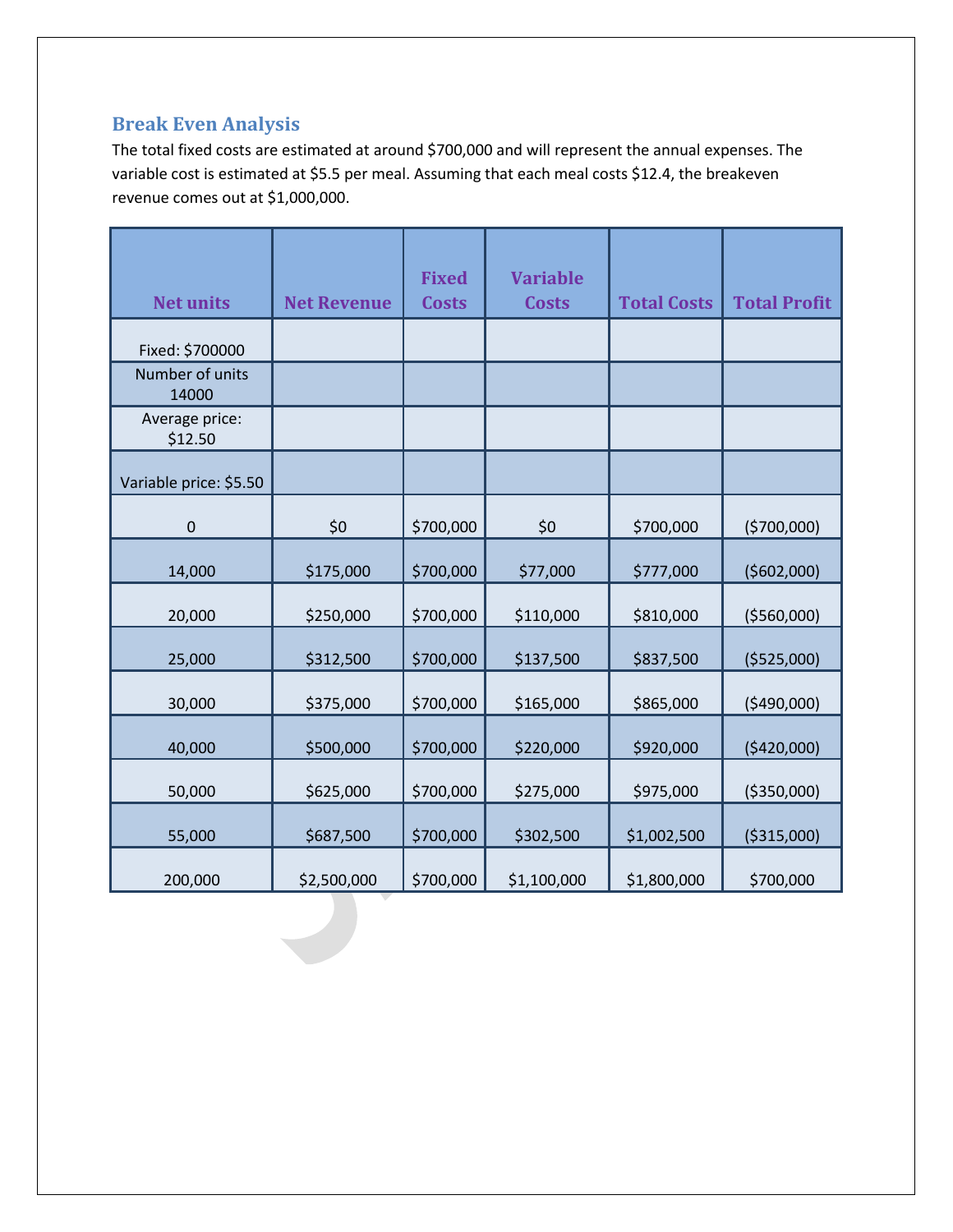# <span id="page-20-0"></span>**Pro Forma Profit and Loss**

| <b>Pro Forma Profit and</b> |              |               |                   |
|-----------------------------|--------------|---------------|-------------------|
| <b>Loss</b>                 | Year 1       | <b>Year 2</b> | Year <sub>3</sub> |
| Income                      |              |               |                   |
| <b>Sales</b>                | \$1,000,000  | \$1,100,000   | \$1,300,000       |
| Cost of Goods Sold          | ( \$500,000) | ( \$550,000)  | ( \$600,000]      |
| <b>Gross Profit</b>         | \$500,000    | \$550,000     | \$700,000         |
| <b>Expenses</b>             |              |               |                   |
| Accounting/Legal            | \$26,000     | \$28,000      | \$30,000          |
| <b>Bad debts</b>            | \$50,000     | \$52,000      | \$55,000          |
| Shrinkage                   | \$70,000     | \$75,000      | \$80,000          |
| <b>Credit Card Fees</b>     | \$24,000     | \$30,000      | \$35,000          |
| <b>Taxes</b>                | \$13,000     | \$15,000      | \$20,000          |
| <b>Payroll Taxes</b>        | \$0          | \$0           | \$0               |
| <b>Permits and Licenses</b> | \$60,000     | \$75,000      | \$80,000          |
| Rent                        | \$20,000     | \$30,000      | \$40,000          |
| <b>Salaries</b>             | \$100,000    | \$150,000     | \$200,000         |
| Miscellaneous               | \$200,000    | \$250,000     | \$300,000         |
| <b>Total Expenses</b>       | \$563,000    | \$705,000     | \$840,000         |
| <b>Net Profit</b>           | ( \$63,000]  | (\$155,000)   | (\$140,000)       |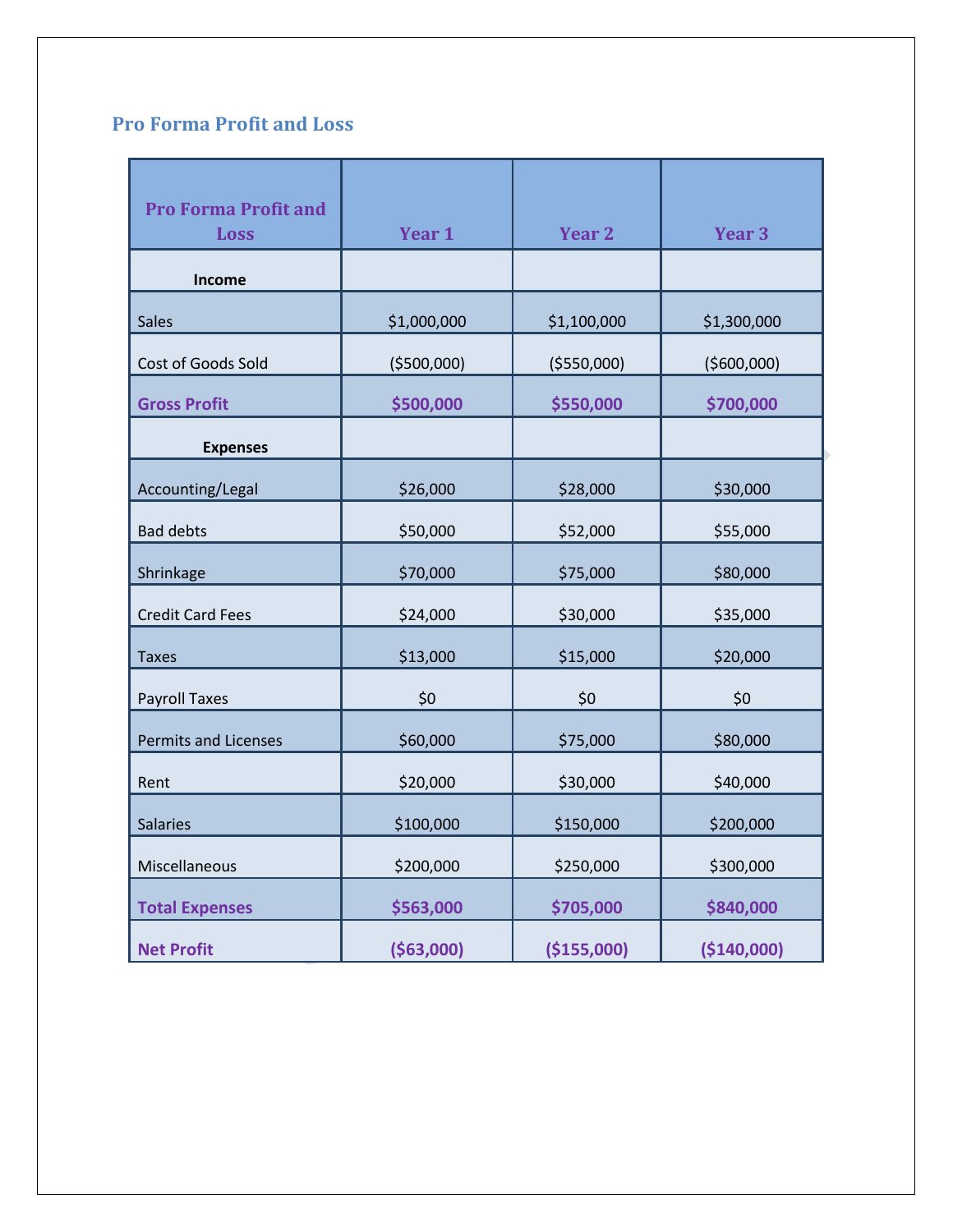# <span id="page-21-0"></span>**Pro Forma Cash Flow**

| <b>Pro Forma Cash Flow</b>           | Year 1      | Year 2      | Year <sub>3</sub> |
|--------------------------------------|-------------|-------------|-------------------|
| <b>Cash Received</b>                 |             |             |                   |
| <b>Cash from Operations</b>          | \$150,000   | \$32,000    | \$22,000          |
| Cash Sales                           | \$1,400,000 | \$1,500,000 | \$1,600,000       |
| <b>Subtotal Cash from operations</b> | \$1,550,000 | \$1,532,000 | \$1,622,000       |
| Owner investment                     | \$150,000   |             |                   |
| <b>Subtotal Cash Received</b>        | \$1,400,000 | \$1,400,000 | \$1,400,000       |
| <b>Expenditure</b>                   |             |             |                   |
| <b>Expenditures from operations</b>  | \$800,000   | \$450,000   | \$430,000         |
| Cash spent                           | \$720,000   | \$750,000   | \$800,000         |
| <b>Bills paid</b>                    |             |             |                   |
| <b>Subtotal Spent on Operations</b>  | \$1,300,000 | \$1,235,000 | \$1,200,000       |
| <b>Extra Cash Used</b>               |             |             |                   |
| <b>Sales Tax</b>                     |             |             |                   |
| Loan Repayment                       | \$32,000    | \$35,000    | \$38,000          |
| Subtotal Additional Cash Spent       | \$32,000    | \$35,000    | \$38,000          |
| <b>Subtotal Expenditures</b>         | \$1,364,000 | \$1,305,000 | \$1,276,000       |
|                                      |             |             |                   |
| <b>Net Cash Flow</b>                 | \$32,564    | \$25,453    | \$21,324          |
|                                      |             |             |                   |
| <b>Cash Balance</b>                  | \$32,564    | \$25,453    | \$21,324          |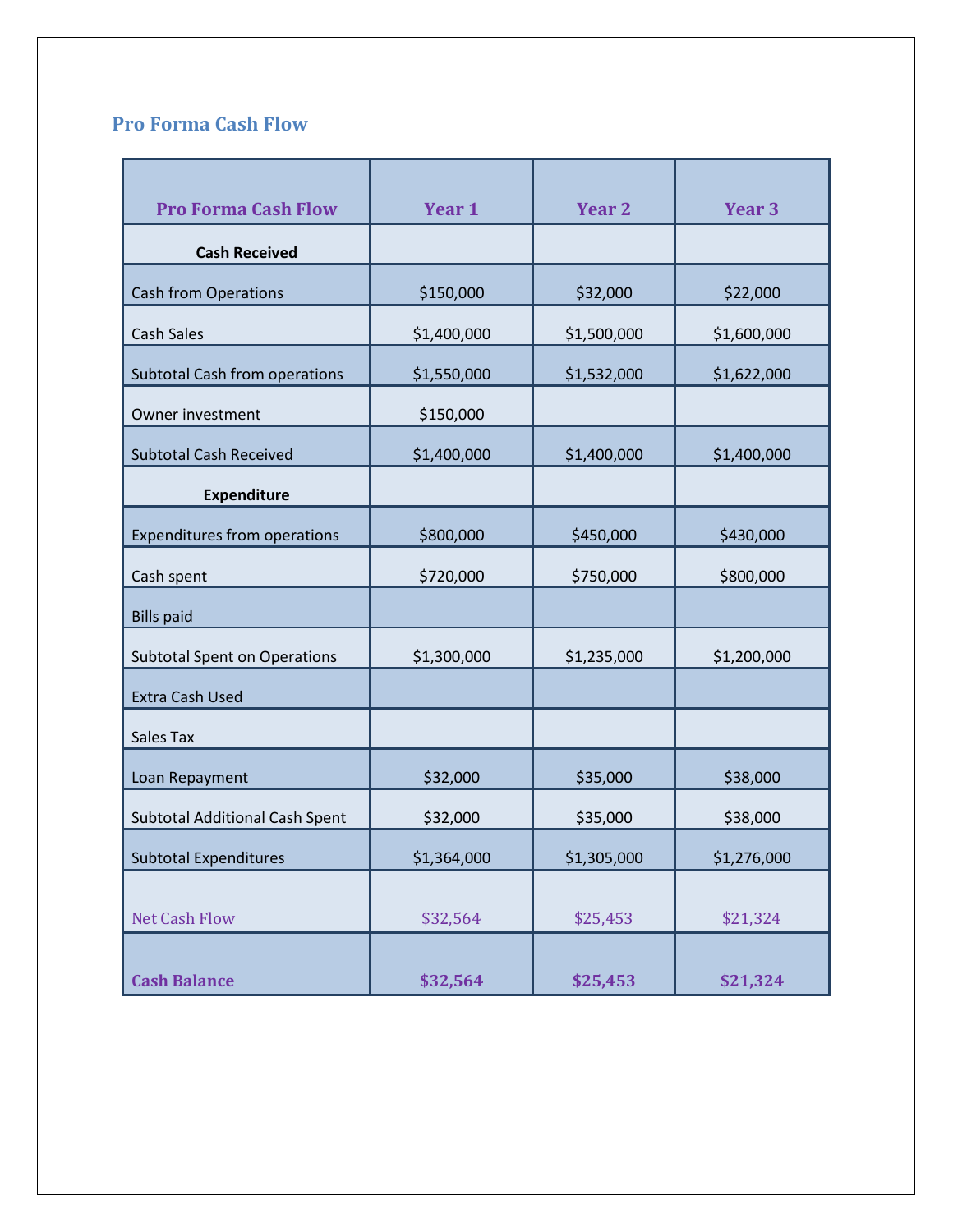# **Projected Balance Sheet**

| <b>Pro Forma Balance Sheet</b>       | Year 1    | <b>Year 2</b> | Year <sub>3</sub> |
|--------------------------------------|-----------|---------------|-------------------|
| <b>Assets</b>                        |           |               |                   |
| <b>Current Assets</b>                |           |               |                   |
| Money                                | \$64,000  | \$70,000      | \$80,000          |
| <b>Accounts Receivable</b>           | \$26,000  | \$30,000      | \$32,000          |
| Inventory                            | \$15,000  | \$15,500      | \$16,000          |
| Other assets                         | \$105,000 | \$115,500     | \$128,000         |
| <b>Total current assets</b>          | \$250,000 | \$260,000     | \$280,000         |
| Long term assets                     |           |               |                   |
| Long term assets                     | \$150,000 | \$152,000     | \$160,000         |
| <b>Total depreciation</b>            | \$0       | \$0           | \$0               |
| Total long term assets               | \$270,000 | \$275,000     | \$280,000         |
| <b>Total assets</b>                  | \$520,000 | \$535,000     | \$560,000         |
| <b>Liabilities</b>                   |           |               |                   |
| <b>Current liabilities</b>           |           |               |                   |
| Accounts payable                     | \$31,000  | \$35,000      | \$37,000          |
| <b>Current borrowing</b>             | \$1,000   | \$1,200       | \$1,300           |
| Other current liabilities            | \$30,000  | \$32,000      | \$35,000          |
| <b>Subtotal Current liabilities</b>  | \$62,000  | \$68,200      | \$73,300          |
| Long term liabilities                | \$190,000 | \$195,000     | \$200,000         |
| <b>Total liabilities</b>             | \$280,000 | \$290,000     | \$310,000         |
| <b>Invested Capital</b>              | \$240,000 | \$241,000     | \$250,000         |
| <b>Retained Earnings</b>             |           |               |                   |
| <b>Earnings</b>                      |           |               |                   |
| <b>Total capital</b>                 | \$240,000 | \$241,000     | \$250,000         |
| <b>Total capital and liabilities</b> | \$520,000 | \$531,000     | \$560,000         |
| <b>Net worth</b>                     | \$240,000 | \$241,000     | \$250,000         |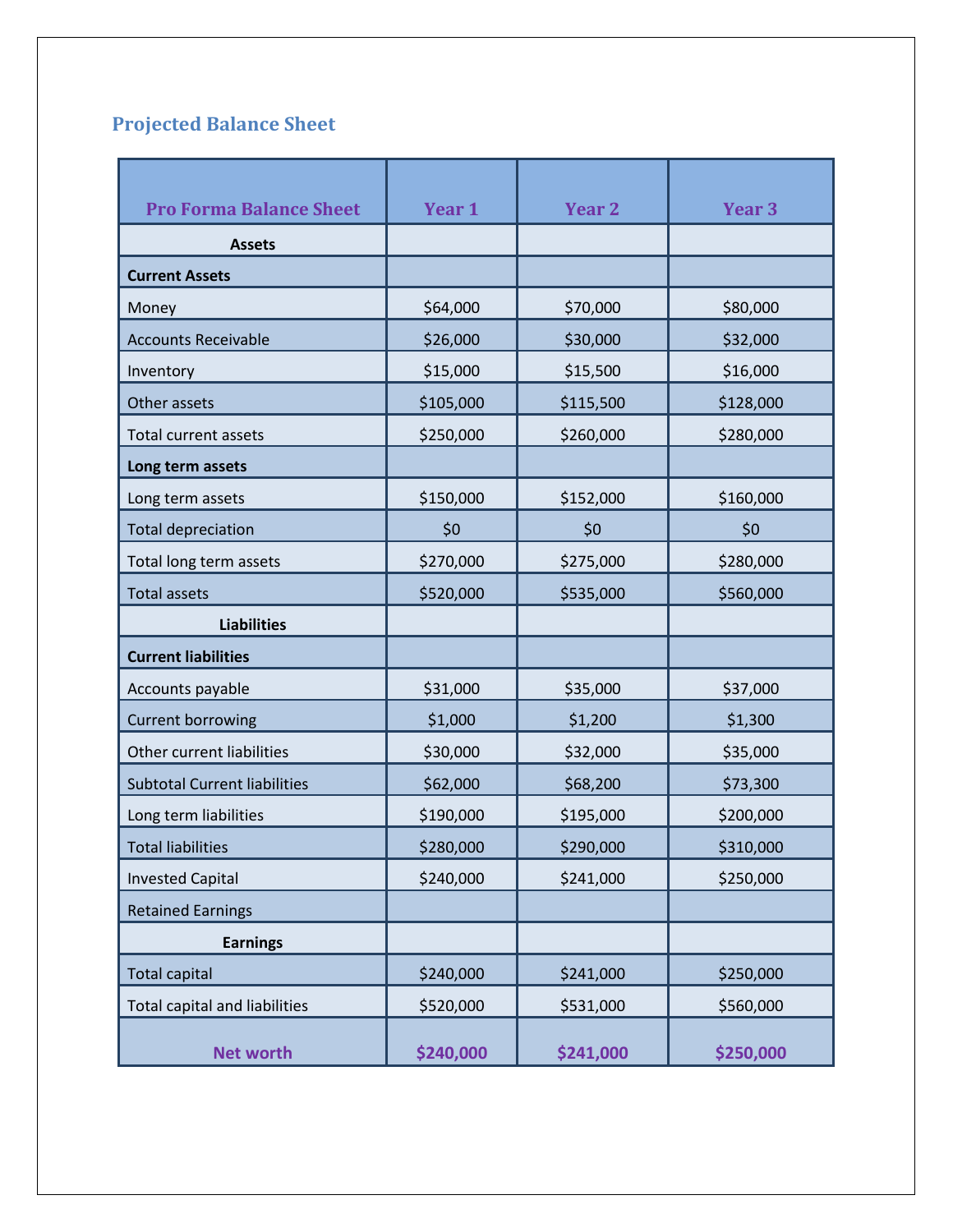# <span id="page-23-0"></span>**Business Ratios**

| <b>Ratio analysis</b>                   | Year 1 | Year 2 | Year 3 | <b>Industry Profiles</b> |
|-----------------------------------------|--------|--------|--------|--------------------------|
| Quick ratio                             | 1.39   | 1.39   | 1.39   | 1.07                     |
| Current ratio                           | 3.09   | 3.09   | 3.09   | 1.5                      |
| <b>Current liabilities to Net Worth</b> | 0.25   | 0.25   | 0.25   | 0.3                      |
| Current liabilities to inventory        | 4.25   | 4.25   | 4.25   | 5.34                     |
| Total liabilities to net worth          | 1.25   | 1.25   | 1.25   | 1.25                     |
| Fixed Assets to Net Worth               | 1.21   | 1.21   | 1.21   | 1.12                     |
| <b>Collection Period</b>                |        |        |        |                          |
| <b>Inventory Turnover</b>               | 29.2   | 29.1   | 27     | 30.12                    |
| Assets to sales                         | 49.10% | 45.20% | 45.19% | 49.20%                   |
| Working Capital/Sales ratio             | 15.60% | 15.43% | 15.30% | 13%                      |
| Accounts payable/Sales ratio            | 3.10%  | 3%     | 2.99%  | 3.20%                    |
| Return on sales                         | 0.20%  | 6%     | 8%     | 2%                       |
| Return on assets                        | 0.30%  | 12.12% | 20.21% | 2.50%                    |
| Return on equity                        | 0.50%  | 30%    | 43%    | 5.30%                    |
| <b>Interest Coverage</b>                | 90%    | 7.50%  | 16.40% | 1.20%                    |
| <b>Income Statement</b>                 |        |        |        |                          |
| Gross sales                             | 100%   | 100%   | 100%   | 100%                     |
| Gross profit                            | 59%    | 60%    | 65%    | 55%                      |
| Operating income                        | 0.20%  | 6%     | 8%     | 2.20%                    |
| <b>Net Profit After Tax</b>             |        |        |        |                          |
| <b>Balance Sheet</b>                    |        |        |        |                          |
| Cash                                    | 13.10% | 13.10% | 13.10% | 13.10%                   |
| Accounts receivable                     | 6%     | 6%     | 6%     | 6%                       |
| Inventory                               | 2.50%  | 2.50%  | 2.50%  | 2.70%                    |
| Total current assets                    | 45.50% | 45.50% | 45.50% | 49%                      |
| <b>Total fixed assets</b>               | 24.90% | 24.90% | 24.90% | 21.20%                   |
| Other noncurrent assets                 | 8%     | 8%     | 8%     | 8%                       |
| <b>Total assets</b>                     | 100%   | 100%   | 100%   | 100%                     |
| Accounts payable                        | 6%     | 6%     | 6%     | 6%                       |
| <b>Total current liabilities</b>        | 0%     | 0%     | 0%     | 15%                      |
| Total long term liabilities             | 39%    | 39%    | 39%    | 39%                      |
| <b>Net worth</b>                        | 44.50% | 44.50% | 44.50% | 44.50%                   |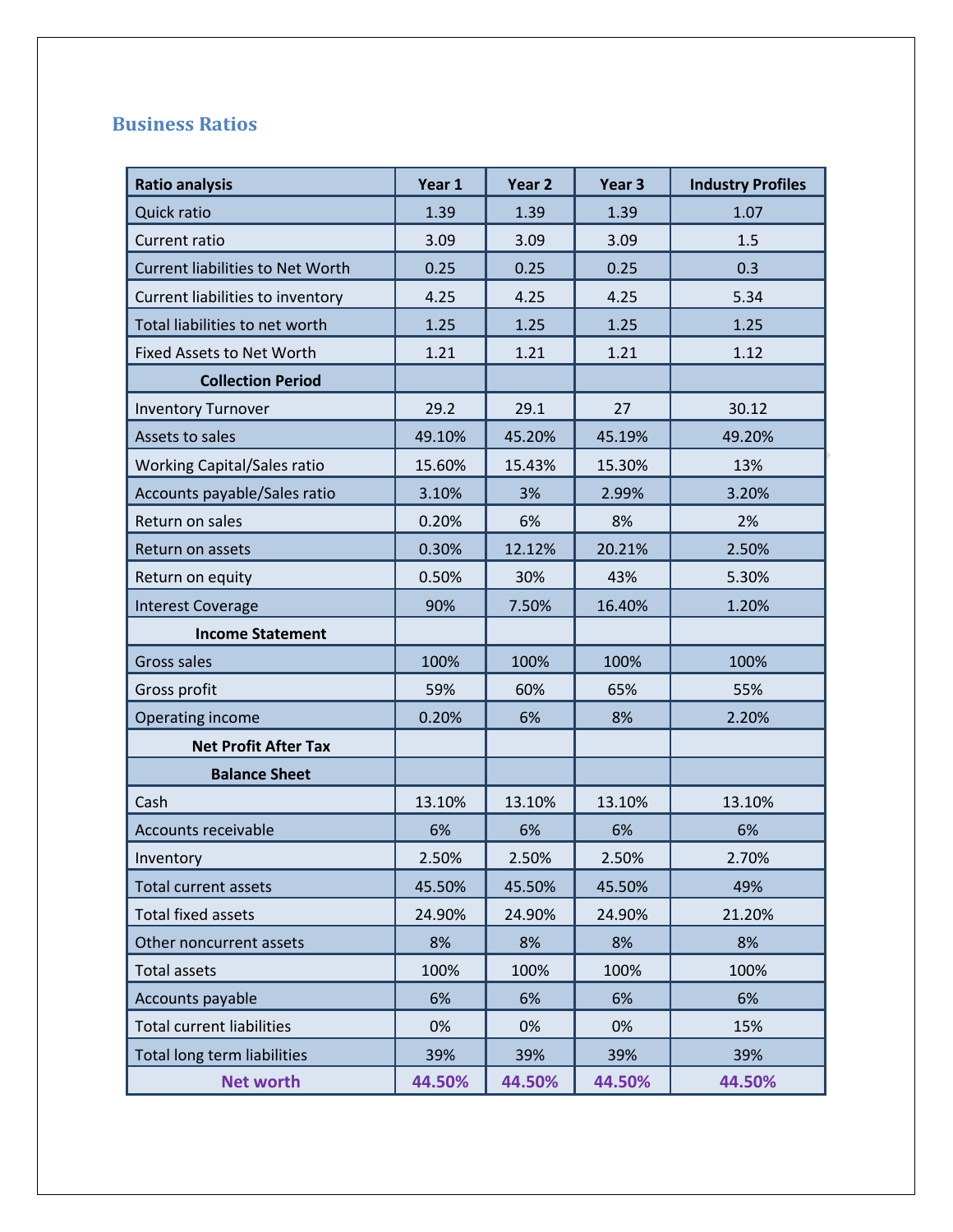<span id="page-24-0"></span>**Weekly Sales Projection**

| <b>Weekly Sales Projection</b> |                     |                                      |               |  |  |
|--------------------------------|---------------------|--------------------------------------|---------------|--|--|
|                                |                     | <b>Estimated square feet</b><br>3500 |               |  |  |
|                                |                     | Avg meal price                       |               |  |  |
|                                |                     | \$12                                 |               |  |  |
|                                |                     | <b>Number of seats</b>               |               |  |  |
|                                |                     | 95                                   |               |  |  |
| <b>Days</b>                    |                     | <b>Clients</b>                       | <b>Amount</b> |  |  |
|                                | <b>Breakfast</b>    |                                      |               |  |  |
|                                | Lunch               | 100                                  | \$1,200       |  |  |
|                                | <b>Dinner</b>       | 120                                  | \$1,440       |  |  |
| <b>Monday</b>                  | <b>Daily Totals</b> | 220                                  | \$2,640       |  |  |
|                                | <b>Breakfast</b>    |                                      |               |  |  |
|                                | Lunch               | 110                                  | \$1,320       |  |  |
|                                | <b>Dinner</b>       | 130                                  | \$1,560       |  |  |
| <b>Tuesday</b>                 | <b>Daily Totals</b> | 240                                  | \$2,880       |  |  |
|                                | <b>Breakfast</b>    |                                      |               |  |  |
|                                | Lunch               | 110                                  | \$1,320       |  |  |
|                                | <b>Dinner</b>       | 130                                  | \$1,560       |  |  |
| Wednesday                      | <b>Daily Totals</b> | 240                                  | \$2,880       |  |  |
|                                | <b>Breakfast</b>    |                                      |               |  |  |
|                                | Lunch               | 110                                  | \$1,320       |  |  |
|                                | <b>Dinner</b>       | 130                                  | \$1,560       |  |  |
| <b>Thursday</b>                | <b>Daily Totals</b> | 240                                  | \$2,880       |  |  |
|                                | <b>Breakfast</b>    |                                      |               |  |  |
|                                | Lunch               | 110                                  | \$1,320       |  |  |
|                                | <b>Dinner</b>       | 130                                  | \$1,560       |  |  |
| Friday                         | <b>Daily Totals</b> | 240                                  | \$2,880       |  |  |
|                                | <b>Breakfast</b>    |                                      |               |  |  |
|                                | Lunch               | 200                                  | \$2,400       |  |  |
|                                | <b>Dinner</b>       | 220                                  | \$2,640       |  |  |
| <b>Saturday</b>                | <b>Daily Totals</b> | 420                                  | \$5,040       |  |  |
|                                | <b>Breakfast</b>    |                                      |               |  |  |
|                                | Lunch               | 220                                  | \$2,640       |  |  |
|                                | <b>Dinner</b>       | 230                                  | \$2,760       |  |  |
| <b>Sunday</b>                  | <b>Daily Totals</b> | 450                                  | \$5,400       |  |  |
|                                | <b>Weekly</b>       |                                      |               |  |  |
|                                | <b>Total</b>        | 2050                                 | \$24,600      |  |  |